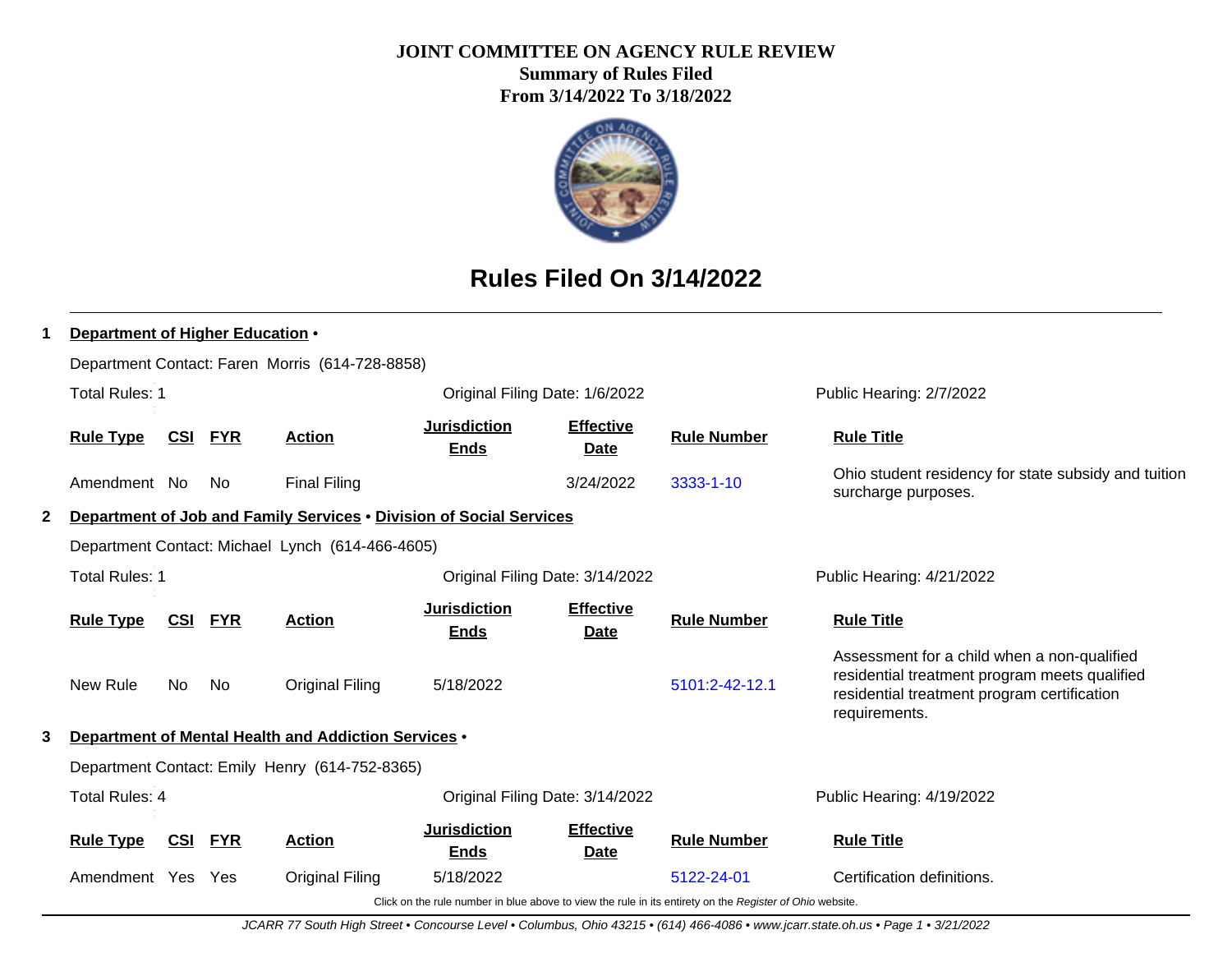|    | New Rule              | Yes        | No         | <b>Original Filing</b>                                | 5/18/2022                          |                                  | 5122-29-14         | Mobile response and stabilization service.      |
|----|-----------------------|------------|------------|-------------------------------------------------------|------------------------------------|----------------------------------|--------------------|-------------------------------------------------|
|    | Amendment Yes         |            | Yes        | <b>Original Filing</b>                                | 5/18/2022                          |                                  | 5122-29-30         | Eligible providers and supervisors.             |
|    | Amendment Yes         |            | Yes        | Original Filing                                       | 5/18/2022                          |                                  | 5122-29-31         | Telehealth.                                     |
| 4  |                       |            |            | Ohio Environmental Protection Agency .                |                                    |                                  |                    |                                                 |
|    |                       |            |            | Department Contact: Zachary Winoker (740-380-5267)    |                                    |                                  |                    |                                                 |
|    | <b>Total Rules: 1</b> |            |            |                                                       |                                    | Original Filing Date: 11/29/2021 |                    | Public Hearing: 1/4/2022                        |
|    | <b>Rule Type</b>      | CSI        | <b>FYR</b> | <b>Action</b>                                         | <b>Jurisdiction</b><br><b>Ends</b> | <b>Effective</b><br>Date         | <b>Rule Number</b> | <b>Rule Title</b>                               |
|    | Amendment Yes         |            | Yes        | <b>Final Filing</b>                                   |                                    | 4/1/2022                         | 3745-86-01         | Emergency loans.                                |
| 5. |                       |            |            | <b>State Board of Pharmacy . Pharmacy Technicians</b> |                                    |                                  |                    |                                                 |
|    |                       |            |            | Department Contact: Alexandra Simon (614-502-7161)    |                                    |                                  |                    |                                                 |
|    | Total Rules: 9        |            |            |                                                       |                                    | Original Filing Date: 4/27/2021  |                    | Public Hearing: 6/3/2021                        |
|    | <b>Rule Type</b>      | CSI        | <b>FYR</b> | <b>Action</b>                                         | <b>Jurisdiction</b><br><b>Ends</b> | <b>Effective</b><br><b>Date</b>  | <b>Rule Number</b> | <b>Rule Title</b>                               |
|    | Amendment Yes         |            | Yes        | <b>Final Filing</b>                                   |                                    | 4/1/2022                         | 4729:3-1-01        | Definitions - pharmacy technicians.             |
|    | Amendment Yes         |            | Yes        | <b>Final Filing</b>                                   |                                    | 4/1/2022                         | 4729:3-2-01        | Registration procedures.                        |
|    | Amendment Yes         |            | Yes        | <b>Final Filing</b>                                   |                                    | 4/1/2022                         | 4729:3-2-02        | Criminal records checks.                        |
|    | Amendment Yes         |            | Yes        | <b>Final Filing</b>                                   |                                    | 4/1/2022                         | 4729:3-2-03        | Renewal procedures.                             |
|    | New Rule              | <b>Yes</b> | <b>No</b>  | <b>Final Filing</b>                                   |                                    | 4/1/2022                         | 4729:3-2-07        | Holding multiple registrations and licenses.    |
|    | New Rule              | Yes        | No         | <b>Final Filing</b>                                   |                                    | 4/1/2022                         | 4729:3-2-08        | Verification of registration and certification. |
|    | Amendment Yes         |            | Yes        | <b>Final Filing</b>                                   |                                    | 4/1/2022                         | 4729:3-3-02        | Approved pharmacy technician training programs. |
|    | Amendment Yes         |            | Yes        | <b>Final Filing</b>                                   |                                    | 4/1/2022                         | 4729:3-3-03        | Registered pharmacy technicians.                |
|    |                       |            |            |                                                       |                                    |                                  |                    |                                                 |

# **Rules Filed On 3/15/2022**

#### **6 Department of Mental Health and Addiction Services** •

Department Contact: Emily Henry (614-752-8365)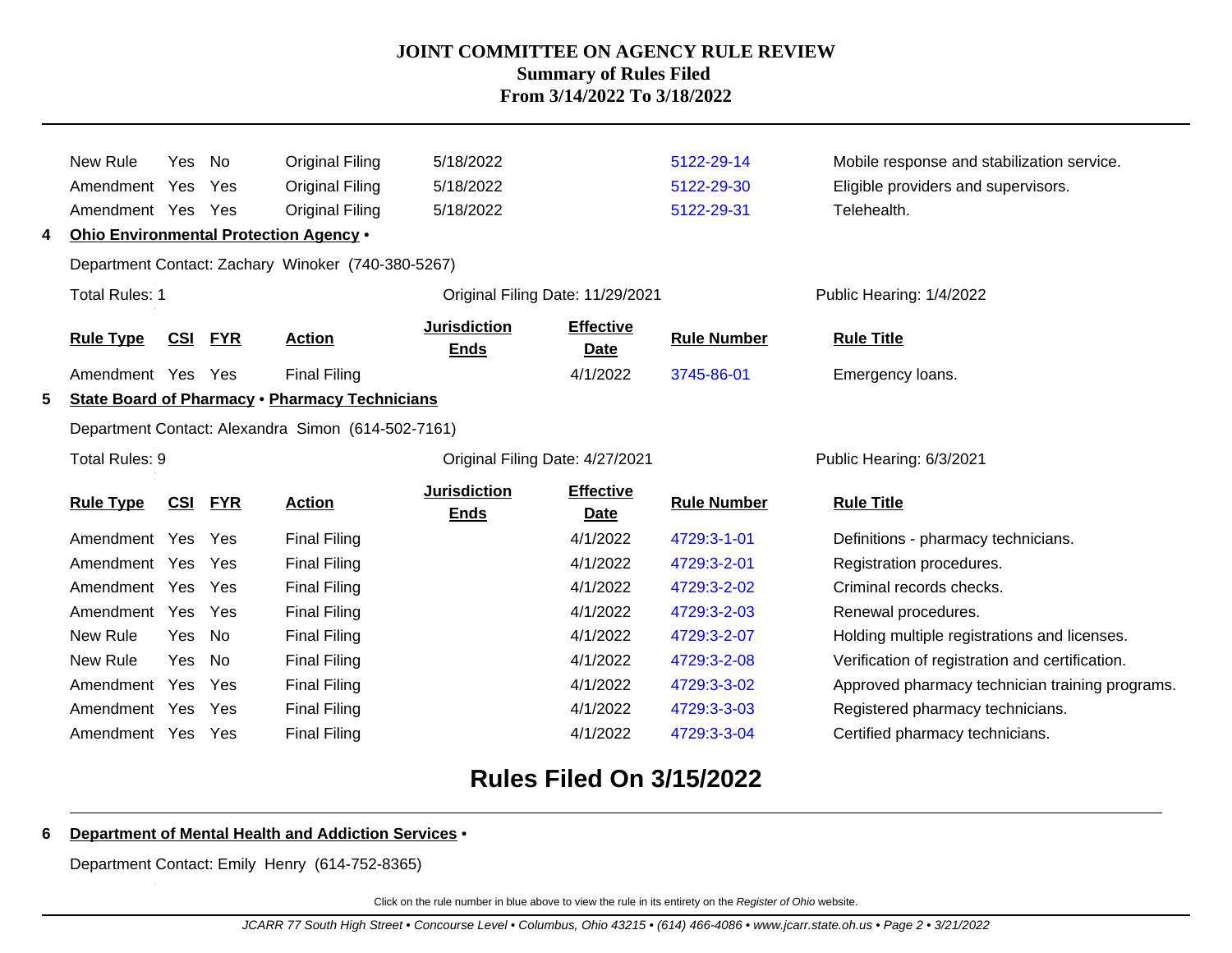|                                                 | Total Rules: 1                                  |                                  |                |                                                      | Original Filing Date: 12/9/2021    |                                 |                                                                                                          | Public Hearing: 1/11/2022                                                 |
|-------------------------------------------------|-------------------------------------------------|----------------------------------|----------------|------------------------------------------------------|------------------------------------|---------------------------------|----------------------------------------------------------------------------------------------------------|---------------------------------------------------------------------------|
|                                                 | <b>Rule Type</b>                                |                                  | <b>CSI FYR</b> | <b>Action</b>                                        | <b>Jurisdiction</b><br><b>Ends</b> | <b>Effective</b><br><b>Date</b> | <b>Rule Number</b>                                                                                       | <b>Rule Title</b>                                                         |
|                                                 | Amendment Yes Yes                               |                                  |                | Withdrawn Final<br>Filing                            |                                    |                                 | 5122-29-09                                                                                               | Residential and withdrawal management substance<br>use disorder services. |
| 7                                               |                                                 |                                  |                | Department of Mental Health and Addiction Services . |                                    |                                 |                                                                                                          |                                                                           |
|                                                 |                                                 |                                  |                | Department Contact: Emily Henry (614-752-8365)       |                                    |                                 |                                                                                                          |                                                                           |
|                                                 | <b>Total Rules: 1</b>                           |                                  |                |                                                      | Original Filing Date: 12/9/2021    |                                 |                                                                                                          | Public Hearing: 1/11/2022                                                 |
|                                                 | <b>Rule Type</b>                                |                                  | CSI FYR        | <b>Action</b>                                        | <b>Jurisdiction</b><br><b>Ends</b> | <b>Effective</b><br><b>Date</b> | <b>Rule Number</b>                                                                                       | <b>Rule Title</b>                                                         |
|                                                 | Amendment Yes Yes                               |                                  |                | <b>Final Filing</b>                                  |                                    | 7/1/2023                        | 5122-29-09                                                                                               | Residential and withdrawal management substance<br>use disorder services. |
| 8                                               |                                                 |                                  |                | <b>Ohio Department of Medicaid • Eligibility</b>     |                                    |                                 |                                                                                                          |                                                                           |
|                                                 | Department Contact: Tommi Potter (614-752-3877) |                                  |                |                                                      |                                    |                                 |                                                                                                          |                                                                           |
|                                                 | <b>Total Rules: 1</b>                           |                                  |                |                                                      | Original Filing Date: 12/2/2021    |                                 |                                                                                                          | Public Hearing:                                                           |
|                                                 | <b>Rule Type</b>                                |                                  | <b>CSI FYR</b> | <b>Action</b>                                        | <b>Jurisdiction</b><br><b>Ends</b> | <b>Effective</b><br><b>Date</b> | <b>Rule Number</b>                                                                                       | <b>Rule Title</b>                                                         |
|                                                 | Amendment No                                    |                                  | Yes            | <b>Final Filing</b>                                  |                                    | 4/1/2022                        | 5160:1-1-01                                                                                              | Medicaid: definitions.                                                    |
| 9                                               | Ohio Elections Commission .                     |                                  |                |                                                      |                                    |                                 |                                                                                                          |                                                                           |
|                                                 |                                                 |                                  |                | Department Contact: Philip C. Richter (614-466-3205) |                                    |                                 |                                                                                                          |                                                                           |
|                                                 | <b>Total Rules: 2</b>                           |                                  |                |                                                      | Original Filing Date: 3/17/2020    |                                 |                                                                                                          | Public Hearing: 4/21/2020                                                 |
|                                                 | <b>Rule Type</b>                                |                                  | <b>CSI FYR</b> | <b>Action</b>                                        | <b>Jurisdiction</b><br><b>Ends</b> | <b>Effective</b><br><b>Date</b> | <b>Rule Number</b>                                                                                       | <b>Rule Title</b>                                                         |
|                                                 | Amendment No                                    |                                  | No.            | <b>Final Filing</b>                                  |                                    | 3/25/2022                       | 3517-1-14                                                                                                | Penalties.                                                                |
|                                                 | Amendment No                                    |                                  | <b>No</b>      | <b>Final Filing</b>                                  |                                    | 3/25/2022                       | 3517-1-16                                                                                                | Definitions.                                                              |
|                                                 | 10 Ohio Environmental Protection Agency .       |                                  |                |                                                      |                                    |                                 |                                                                                                          |                                                                           |
| Department Contact: Alan Harness (614-644-2270) |                                                 |                                  |                |                                                      |                                    |                                 |                                                                                                          |                                                                           |
|                                                 | Total Rules: 5                                  | Original Filing Date: 11/29/2021 |                |                                                      |                                    |                                 |                                                                                                          | Public Hearing: 1/3/2022                                                  |
|                                                 |                                                 |                                  |                |                                                      |                                    |                                 | Click on the rule number in blue above to view the rule in its entirety on the Register of Ohio website. |                                                                           |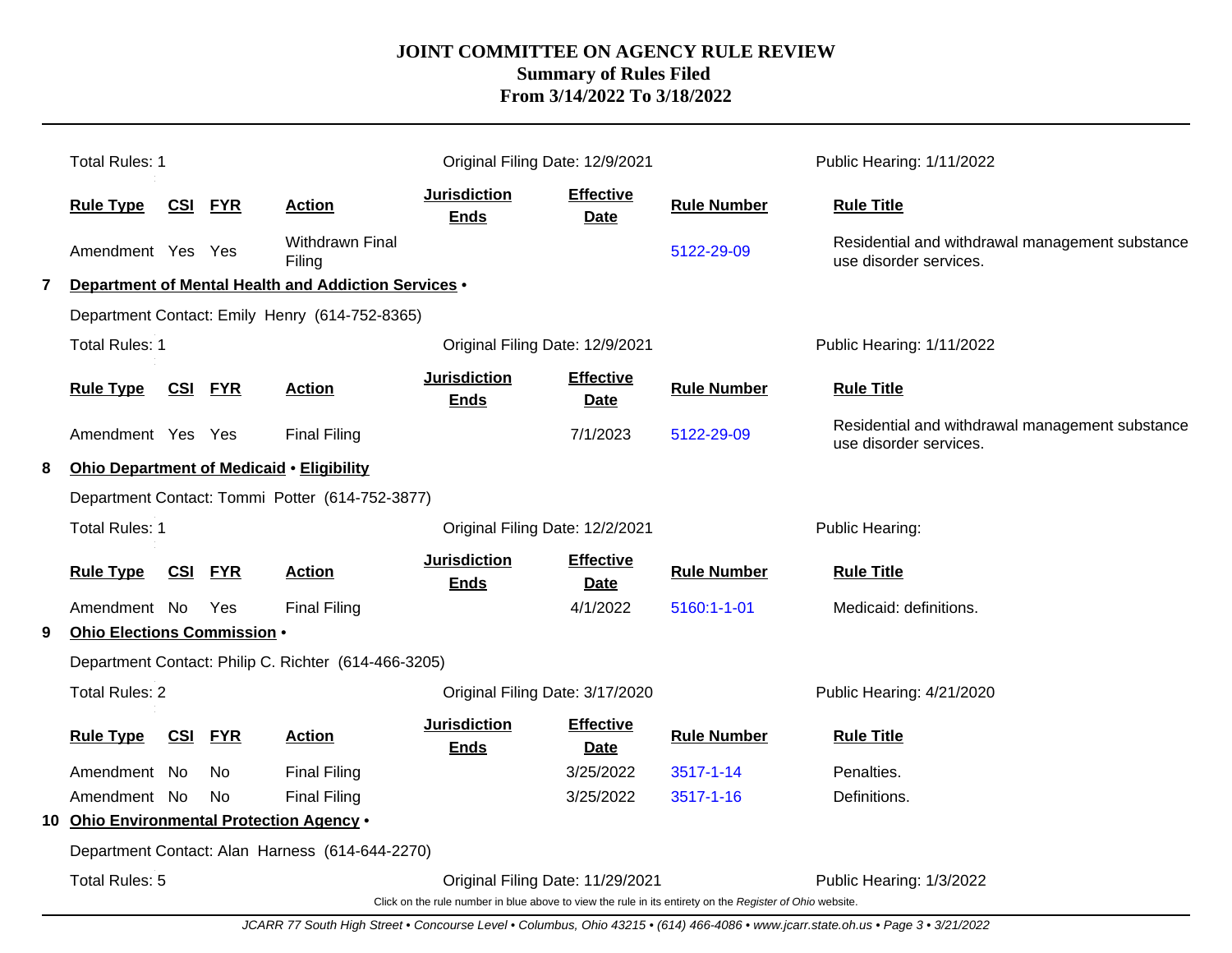| <b>Rule Type</b>                        | <b>CSI</b> | <b>FYR</b> | <b>Action</b>                                        | <b>Jurisdiction</b><br><b>Ends</b> | <b>Effective</b><br><b>Date</b> | <b>Rule Number</b> | <b>Rule Title</b>                                                                     |
|-----------------------------------------|------------|------------|------------------------------------------------------|------------------------------------|---------------------------------|--------------------|---------------------------------------------------------------------------------------|
| Amendment Yes                           |            | No.        | <b>Final Filing</b>                                  |                                    | 3/25/2022                       | 3745-110-01        | Definitions.                                                                          |
| Amendment Yes                           |            | No.        | <b>Final Filing</b>                                  |                                    | 3/25/2022                       | 3745-110-02        | Applicability.                                                                        |
| Amendment Yes No                        |            |            | <b>Final Filing</b>                                  |                                    | 3/25/2022                       | 3745-110-03        | RACT requirements and/or limitations for emissions<br>of NOx from stationary sources. |
| Amendment Yes                           |            | No         | <b>Final Filing</b>                                  |                                    | 3/25/2022                       | 3745-110-04        | Compliance deadlines.                                                                 |
| Amendment Yes                           |            | No.        | <b>Final Filing</b>                                  |                                    | 3/25/2022                       | 3745-110-05        | Compliance methods.                                                                   |
|                                         |            |            | 11 Ohio Speech and Hearing Professionals Board .     |                                    |                                 |                    |                                                                                       |
|                                         |            |            | Department Contact: Gregg B. Thornton (614-644-9046) |                                    |                                 |                    |                                                                                       |
| <b>Total Rules: 2</b>                   |            |            |                                                      | Original Filing Date: 12/30/2021   |                                 |                    | Public Hearing: 1/31/2022                                                             |
| <b>Rule Type</b>                        | CSI        | <b>FYR</b> | <b>Action</b>                                        | <b>Jurisdiction</b><br><b>Ends</b> | <b>Effective</b><br><b>Date</b> | <b>Rule Number</b> | <b>Rule Title</b>                                                                     |
| Amendment Yes                           |            | Yes        | <b>Final Filing</b>                                  |                                    | 3/25/2022                       | 4753-3-10          | Exempt practice; renewal.                                                             |
| Amendment Yes Yes                       |            |            | <b>Final Filing</b>                                  |                                    | 3/25/2022                       | 4753-7-02          | Supervision requirements; aides.                                                      |
| 12 State Cosmetology and Barber Board . |            |            |                                                      |                                    |                                 |                    |                                                                                       |
|                                         |            |            | Department Contact: Jared Yee (614-644-6511)         |                                    |                                 |                    |                                                                                       |
| <b>Total Rules: 7</b>                   |            |            |                                                      | Original Filing Date: 3/10/2022    |                                 |                    | Public Hearing: 4/11/2022                                                             |
| <b>Rule Type</b>                        | <b>CSI</b> | <b>FYR</b> | <b>Action</b>                                        | <b>Jurisdiction</b><br><b>Ends</b> | <b>Effective</b><br><b>Date</b> | <b>Rule Number</b> | <b>Rule Title</b>                                                                     |
| Amendment Yes Yes                       |            |            | <b>Revised Filing</b>                                | 5/14/2022                          |                                 | 4713-15-03         | Disinfection of implements and spills; blood and<br>body fluids.                      |
| Amendment Yes                           |            | Yes        | <b>Revised Filing</b>                                | 5/14/2022                          |                                 | 4713-15-10         | Walls and floors.                                                                     |
| Amendment Yes                           |            | Yes        | <b>Revised Filing</b>                                | 5/14/2022                          |                                 | 4713-15-13         | Contagious/communicable diseases.                                                     |
| Amendment Yes                           |            | Yes        | <b>Revised Filing</b>                                | 5/14/2022                          |                                 | 4713-15-15         | Equipment sanitation.                                                                 |
| Amendment Yes Yes                       |            |            | <b>Revised Filing</b>                                | 5/14/2022                          |                                 | 4713-15-16         | Food in a salon.                                                                      |
| Amendment Yes                           |            | Yes        | <b>Revised Filing</b>                                | 5/14/2022                          |                                 | 4713-15-17         | Rooms used for massage therapy, cosmetic<br>therapy, or other professional services.  |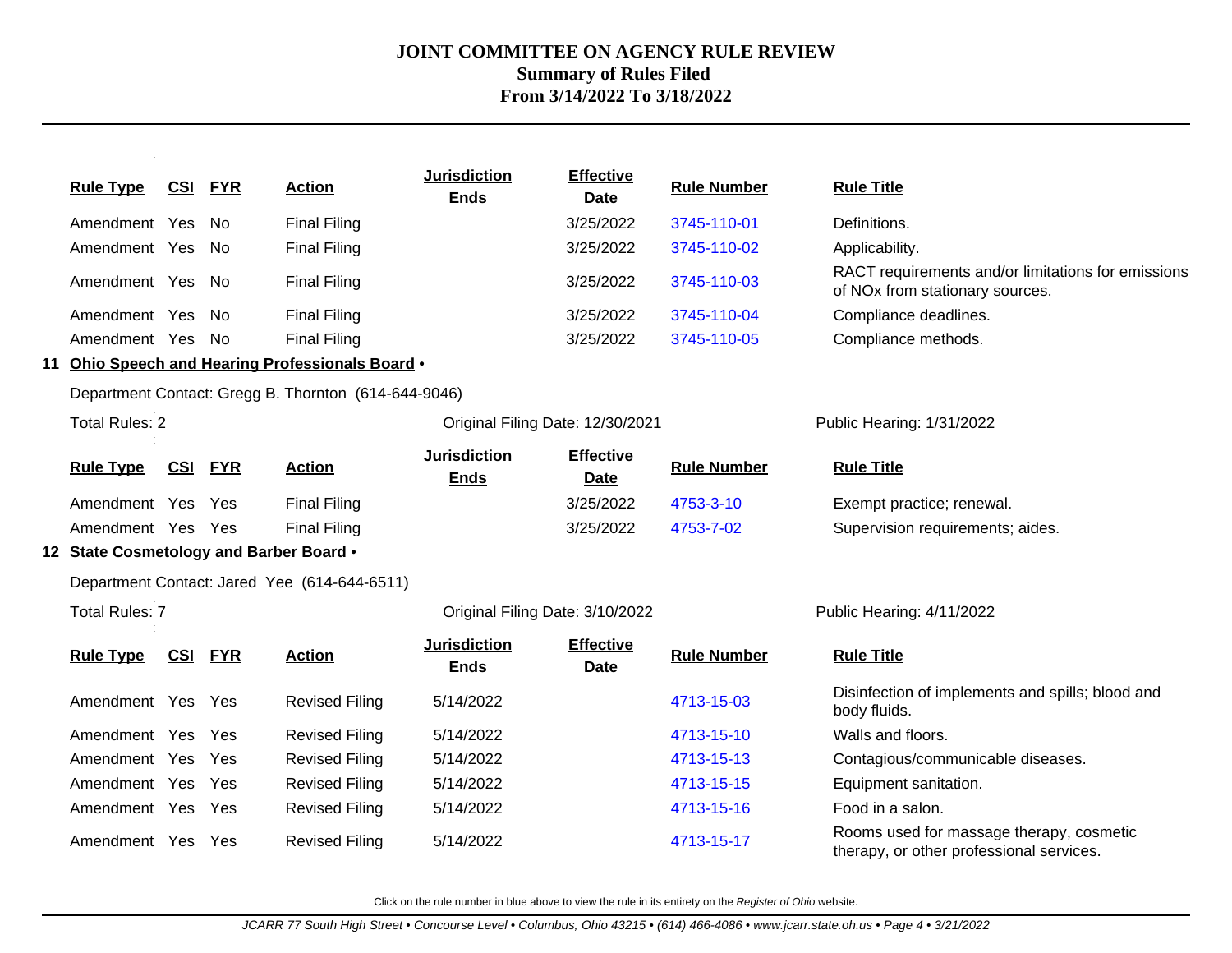| Rescission              | Yes Yes    |            | <b>Revised Filing</b><br>13 State Cosmetology and Barber Board .<br>Department Contact: Jared Yee (614-644-6511) | 5/14/2022                          |                                 | 4713-15-18         | Infection control standards for licensees under<br>Chapter 4709. of the Revised Code. |
|-------------------------|------------|------------|------------------------------------------------------------------------------------------------------------------|------------------------------------|---------------------------------|--------------------|---------------------------------------------------------------------------------------|
| <b>Total Rules: 2</b>   |            |            |                                                                                                                  |                                    | Original Filing Date: 3/10/2022 |                    | Public Hearing: 4/11/2022                                                             |
| <b>Rule Type</b>        | CSI        | <b>FYR</b> | <b>Action</b>                                                                                                    | <b>Jurisdiction</b><br><b>Ends</b> | <b>Effective</b><br><b>Date</b> | <b>Rule Number</b> | <b>Rule Title</b>                                                                     |
| Amendment Yes Yes       |            |            | <b>Revised Filing</b>                                                                                            | 5/14/2022                          |                                 | 4713-19-05         | Facility and equipment operation.                                                     |
| Rescission              | Yes        | Yes        | <b>Revised Filing</b>                                                                                            | 5/14/2022                          |                                 | 4713-19-15         | Temporary chemical tanning facilities.                                                |
|                         |            |            | 14 State Cosmetology and Barber Board .                                                                          |                                    |                                 |                    |                                                                                       |
|                         |            |            | Department Contact: Jared Yee (614-644-6511)                                                                     |                                    |                                 |                    |                                                                                       |
| <b>Total Rules: 1</b>   |            |            |                                                                                                                  | Original Filing Date: 3/10/2022    |                                 |                    | Public Hearing: 4/11/2022                                                             |
| <b>Rule Type</b>        | CSI        | <b>FYR</b> | <b>Action</b>                                                                                                    | <b>Jurisdiction</b><br><b>Ends</b> | <b>Effective</b><br><b>Date</b> | <b>Rule Number</b> | <b>Rule Title</b>                                                                     |
| Amendment Yes Yes       |            |            | <b>Revised Filing</b>                                                                                            | 5/14/2022                          |                                 | 4713-21-03         | Continuing education requirements.                                                    |
| 15 Treasurer of State . |            |            |                                                                                                                  |                                    |                                 |                    |                                                                                       |
|                         |            |            | Department Contact: Paul Thies (614-696-6649)                                                                    |                                    |                                 |                    |                                                                                       |
| <b>Total Rules: 1</b>   |            |            |                                                                                                                  |                                    | Original Filing Date: 2/15/2022 |                    | Public Hearing: 3/25/2022                                                             |
| <b>Rule Type</b>        | <u>CSI</u> | <u>FYR</u> | <b>Action</b>                                                                                                    | <b>Jurisdiction</b><br><b>Ends</b> | <b>Effective</b><br>Date        | <b>Rule Number</b> | <b>Rule Title</b>                                                                     |
| Amendment No            |            | Yes        | <b>Revised Filing</b>                                                                                            | 4/21/2022                          |                                 | $113 - 1 - 04$     | Payments out of the state treasury.                                                   |
|                         |            |            |                                                                                                                  |                                    |                                 |                    |                                                                                       |

# **Rules Filed On 3/16/2022**

### **16 Accountancy Board** •

Department Contact: Donna Oklok (614-728-3004)

Total Rules: 1

Original Filing Date: 3/16/2022 Public Hearing: 4/18/2022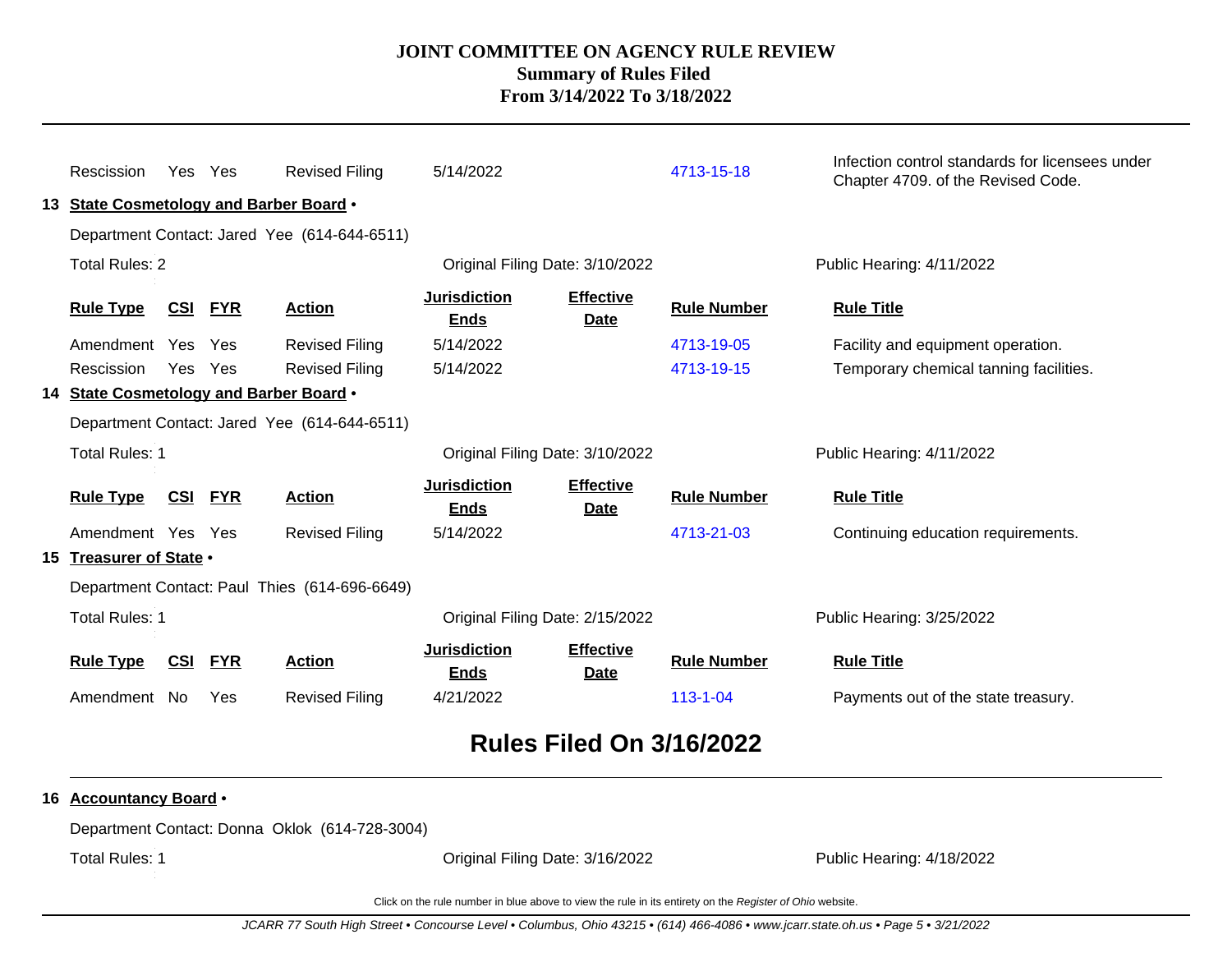| <b>Rule Type</b>       |                | <u>CSI FYR</u> | <b>Action</b>                                    | <b>Jurisdiction</b><br><b>Ends</b>                                     | <b>Effective</b><br><b>Date</b> | <b>Rule Number</b> | <b>Rule Title</b>                           |
|------------------------|----------------|----------------|--------------------------------------------------|------------------------------------------------------------------------|---------------------------------|--------------------|---------------------------------------------|
| Amendment Yes No       |                |                | <b>Original Filing</b>                           | 5/20/2022                                                              |                                 | 4701-7-01          | Certificate of certified public accountant. |
| 17 Accountancy Board . |                |                |                                                  |                                                                        |                                 |                    |                                             |
|                        |                |                | Department Contact: Donna Oklok (614-728-3004)   |                                                                        |                                 |                    |                                             |
| <b>Total Rules: 1</b>  |                |                |                                                  | Original Filing Date: 3/16/2022                                        |                                 |                    | Public Hearing: 4/18/2022                   |
| <b>Rule Type</b>       | <u>CSI FYR</u> |                | <b>Action</b>                                    | <b>Jurisdiction</b><br><b>Ends</b>                                     | <b>Effective</b><br>Date        | <b>Rule Number</b> | <b>Rule Title</b>                           |
| Amendment Yes No       |                |                | <b>Original Filing</b>                           | 5/20/2022                                                              |                                 | 4701-11-07         | Board communications.                       |
| 18 Barber Board .      |                |                |                                                  |                                                                        |                                 |                    |                                             |
|                        |                |                | Department Contact: Jared Yee (614-644-6511)     |                                                                        |                                 |                    |                                             |
| <b>Total Rules: 2</b>  |                |                |                                                  | Original Filing Date: 3/10/2022                                        |                                 |                    | Public Hearing: 4/11/2022                   |
| <b>Rule Type</b>       | <u>CSI</u>     | <b>FYR</b>     | <b>Action</b>                                    | <b>Jurisdiction</b><br><b>Ends</b>                                     | <b>Effective</b><br><b>Date</b> | <b>Rule Number</b> | <b>Rule Title</b>                           |
| Rescission             | Yes            | Yes            | <b>Revised Filing</b>                            | 5/14/2022                                                              |                                 | 4709-3-08          | Assistant barber teacher.                   |
| Rescission             | Yes            | Yes            | <b>Revised Filing</b>                            | 5/14/2022                                                              |                                 | 4709-5-01          | Reciprocity.                                |
|                        |                |                | 19 Department of Agriculture • Animal Industry   |                                                                        |                                 |                    |                                             |
|                        |                |                |                                                  | Department Contact: Jacquelyn Rachelle Keller-Potvin (614-728-6340)    |                                 |                    |                                             |
| <b>Total Rules: 1</b>  |                |                |                                                  | Original Filing Date: 2/23/2022                                        |                                 |                    | Public Hearing: 3/30/2022                   |
| <b>Rule Type</b>       | <u>CSI</u>     | <b>FYR</b>     | <b>Action</b>                                    | <b>Jurisdiction</b><br><u>Ends</u>                                     | <b>Effective</b><br><b>Date</b> | <b>Rule Number</b> | <b>Rule Title</b>                           |
| Amendment Yes Yes      |                |                | <b>Revised Filing</b>                            | 4/29/2022                                                              |                                 | $901:1 - 6 - 08$   | Licensing.                                  |
|                        |                |                |                                                  | 20 Department of Job and Family Services . Division of Social Services |                                 |                    |                                             |
|                        |                |                | Department Contact: Michael Lynch (614-466-4605) |                                                                        |                                 |                    |                                             |
| <b>Total Rules: 2</b>  |                |                |                                                  | Original Filing Date: 3/16/2022                                        |                                 |                    | Public Hearing: 4/21/2022                   |
| <b>Rule Type</b>       | <u>CSI</u>     | <b>FYR</b>     | <b>Action</b>                                    | <b>Jurisdiction</b><br><b>Ends</b>                                     | <b>Effective</b><br>Date        | <b>Rule Number</b> | <b>Rule Title</b>                           |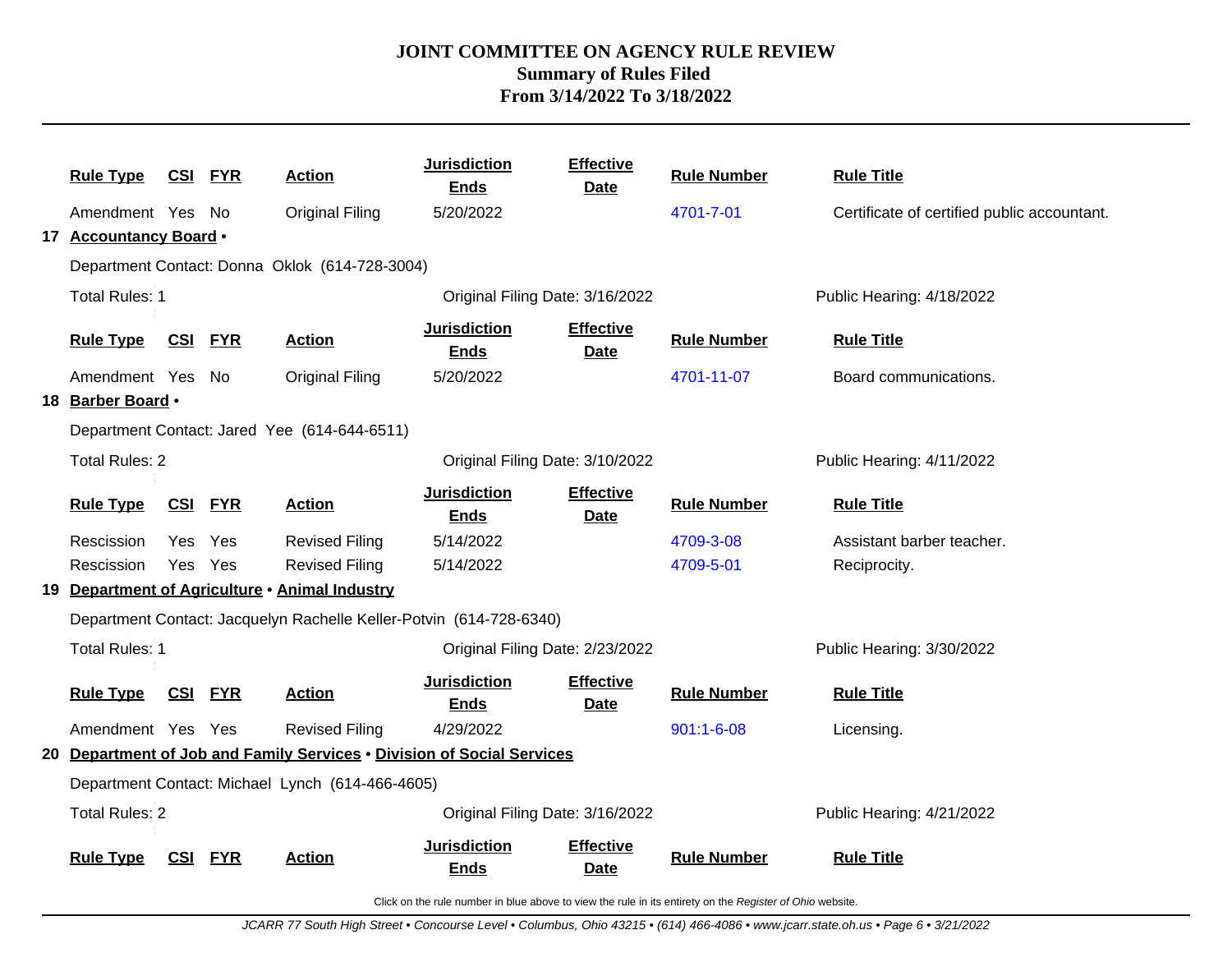|  | Amendment No                            |            | No         | <b>Original Filing</b>                                                       | 5/20/2022                          |                                 | 5101:2-33-55       | Education and in-service training requirements for<br>PCSA caseworkers.                                                    |
|--|-----------------------------------------|------------|------------|------------------------------------------------------------------------------|------------------------------------|---------------------------------|--------------------|----------------------------------------------------------------------------------------------------------------------------|
|  | Amendment No                            |            | No         | <b>Original Filing</b>                                                       | 5/20/2022                          |                                 | 5101:2-33-56       | In-service training requirements for PCSA<br>supervisors.                                                                  |
|  |                                         |            |            | 21 Department of Job and Family Services . Division of Social Services       |                                    |                                 |                    |                                                                                                                            |
|  |                                         |            |            | Department Contact: Michael Lynch (614-466-4605)                             |                                    |                                 |                    |                                                                                                                            |
|  | <b>Total Rules: 4</b>                   |            |            |                                                                              | Original Filing Date: 3/16/2022    |                                 |                    | Public Hearing: 4/21/2022                                                                                                  |
|  | <b>Rule Type</b>                        | <u>CSI</u> | <b>FYR</b> | <b>Action</b>                                                                | <b>Jurisdiction</b><br><b>Ends</b> | <b>Effective</b><br><b>Date</b> | <b>Rule Number</b> | <b>Rule Title</b>                                                                                                          |
|  | Rescission                              | No.        | Yes        | <b>Original Filing</b>                                                       | 5/20/2022                          |                                 | 5101:2-44-13       | Public children services agency (PCSA)<br>administration of the post adoption special services<br>subsidy (PASSS) program. |
|  | New Rule                                | No.        | No         | <b>Original Filing</b>                                                       | 5/20/2022                          |                                 | 5101:2-44-13       | Administration of the post adoption special services<br>subsidy (PASSS) program.                                           |
|  | Rescission                              | No.        | Yes        | <b>Original Filing</b>                                                       | 5/20/2022                          |                                 | 5101:2-44-13.1     | Eligibility and application process for the post<br>adoption special services subsidy (PASSS)<br>program.                  |
|  | New Rule                                | No.        | No         | <b>Original Filing</b>                                                       | 5/20/2022                          |                                 | 5101:2-44-13.1     | Eligibility and application process for the post<br>adoption special services subsidy (PASSS)<br>program.                  |
|  |                                         |            |            | 22 Opportunities for Ohioans with Disabilities . Business Enterprise Program |                                    |                                 |                    |                                                                                                                            |
|  |                                         |            |            | Department Contact: Debbie M Stevens (614-438-1289)                          |                                    |                                 |                    |                                                                                                                            |
|  | <b>Total Rules: 1</b>                   |            |            |                                                                              | Original Filing Date: 10/5/2021    |                                 |                    | Public Hearing:                                                                                                            |
|  | <b>Rule Type</b>                        | <u>CSI</u> | <b>FYR</b> | <b>Action</b>                                                                | <b>Jurisdiction</b><br><b>Ends</b> | <b>Effective</b><br><b>Date</b> | <b>Rule Number</b> | <b>Rule Title</b>                                                                                                          |
|  | Rescission                              | Yes Yes    |            | <b>Final Filing</b>                                                          |                                    | 3/27/2022                       | 3304:1-21-18       | Business enterprise program administrative rules.                                                                          |
|  | 23 State Cosmetology and Barber Board . |            |            |                                                                              |                                    |                                 |                    |                                                                                                                            |
|  |                                         |            |            | Department Contact: Jared Yee (614-644-6511)                                 |                                    |                                 |                    |                                                                                                                            |
|  | Total Rules: 4                          |            |            |                                                                              | Original Filing Date: 3/10/2022    |                                 |                    | Public Hearing: 4/11/2022                                                                                                  |
|  |                                         |            |            |                                                                              |                                    |                                 |                    |                                                                                                                            |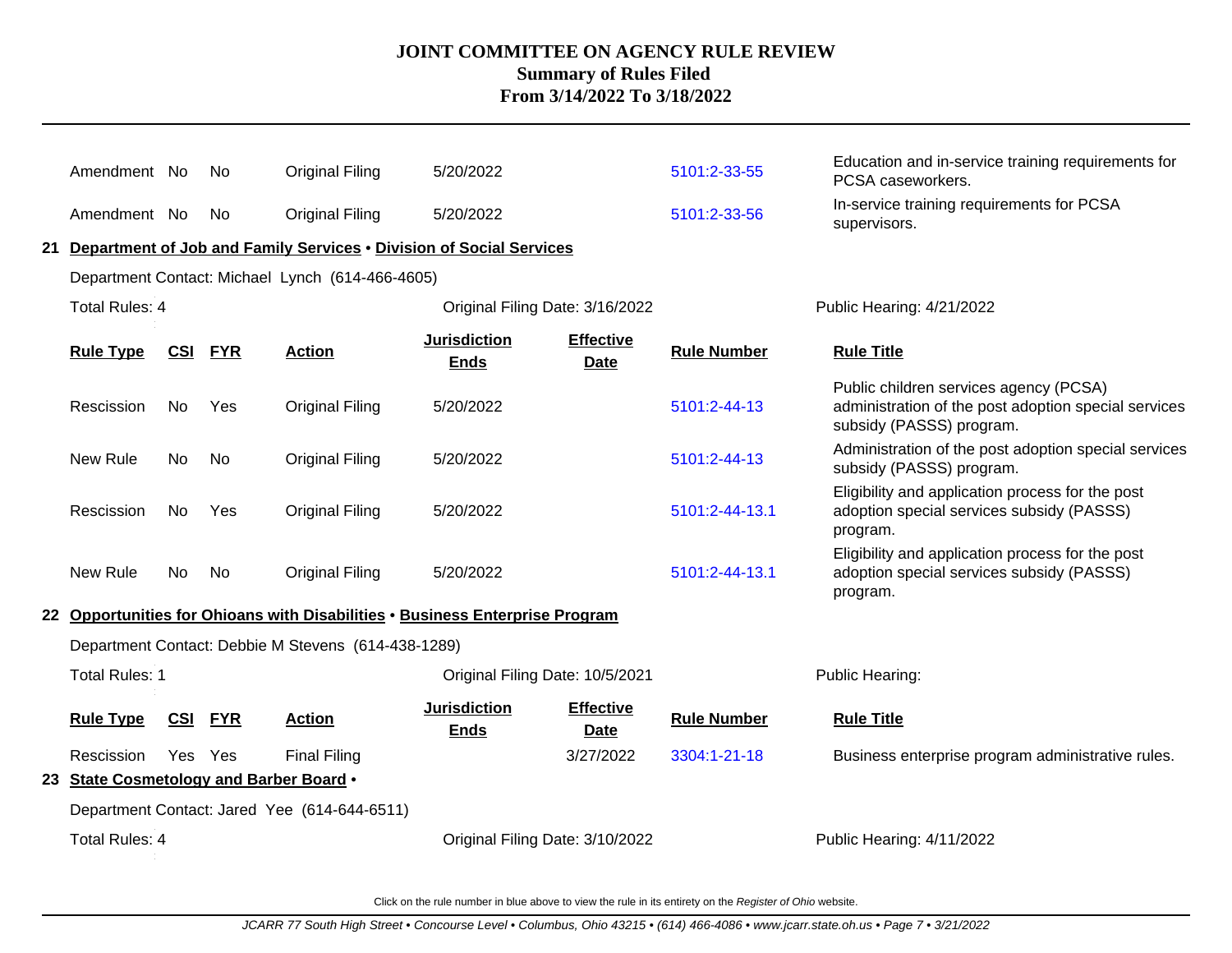| <b>Rule Type</b>                        | <b>CSI FYR</b> |            | <b>Action</b>                                | <b>Jurisdiction</b><br><b>Ends</b> | <b>Effective</b><br><b>Date</b> | <b>Rule Number</b> | <b>Rule Title</b>                           |
|-----------------------------------------|----------------|------------|----------------------------------------------|------------------------------------|---------------------------------|--------------------|---------------------------------------------|
| Amendment Yes                           |                | Yes        | <b>Revised Filing</b>                        | 5/14/2022                          |                                 | 4713-1-03          | Application of rules.                       |
| Amendment Yes                           |                | Yes        | <b>Revised Filing</b>                        | 5/14/2022                          |                                 | 4713-1-07          | Prohibited acts.                            |
| Amendment Yes                           |                | Yes        | <b>Revised Filing</b>                        | 5/14/2022                          |                                 | 4713-1-08          | Chemicals, equipment and service approval.  |
| Amendment Yes Yes                       |                |            | <b>Revised Filing</b>                        | 5/14/2022                          |                                 | 4713-1-12          | Signs.                                      |
| 24 State Cosmetology and Barber Board . |                |            |                                              |                                    |                                 |                    |                                             |
|                                         |                |            | Department Contact: Jared Yee (614-644-6511) |                                    |                                 |                    |                                             |
| <b>Total Rules: 2</b>                   |                |            |                                              | Original Filing Date: 3/10/2022    |                                 |                    | Public Hearing: 4/11/2022                   |
| <b>Rule Type</b>                        | <u>CSI</u>     | <b>FYR</b> | <b>Action</b>                                | <b>Jurisdiction</b><br><b>Ends</b> | <b>Effective</b><br><b>Date</b> | <b>Rule Number</b> | <b>Rule Title</b>                           |
| Amendment Yes Yes                       |                |            | <b>Revised Filing</b>                        | 5/14/2022                          |                                 | 4713-3-12          | School catalogue and handbook requirements. |
| Amendment Yes Yes                       |                |            | <b>Revised Filing</b>                        | 5/14/2022                          |                                 | 4713-3-13          | School contract requirements.               |
| 25 State Cosmetology and Barber Board . |                |            |                                              |                                    |                                 |                    |                                             |
|                                         |                |            | Department Contact: Jared Yee (614-644-6511) |                                    |                                 |                    |                                             |
| <b>Total Rules: 1</b>                   |                |            |                                              | Original Filing Date: 3/10/2022    |                                 |                    | Public Hearing: 4/11/2022                   |
| <b>Rule Type</b>                        | <b>CSI FYR</b> |            | <b>Action</b>                                | <b>Jurisdiction</b><br><b>Ends</b> | <b>Effective</b><br>Date        | <b>Rule Number</b> | <b>Rule Title</b>                           |
| Amendment Yes Yes                       |                |            | <b>Revised Filing</b>                        | 5/14/2022                          |                                 | 4713-5-09          | Enrollment procedure.                       |
| 26 State Cosmetology and Barber Board . |                |            |                                              |                                    |                                 |                    |                                             |
|                                         |                |            | Department Contact: Jared Yee (614-644-6511) |                                    |                                 |                    |                                             |
| <b>Total Rules: 1</b>                   |                |            |                                              | Original Filing Date: 3/10/2022    |                                 |                    | Public Hearing: 4/11/2022                   |
| <b>Rule Type</b>                        | <b>CSI FYR</b> |            | <b>Action</b>                                | <b>Jurisdiction</b><br><b>Ends</b> | <b>Effective</b><br>Date        | <b>Rule Number</b> | <b>Rule Title</b>                           |
| Amendment Yes Yes                       |                |            | <b>Revised Filing</b>                        | 5/14/2022                          |                                 | 4713-6-02          | Eligible participants.                      |
| 27 State Cosmetology and Barber Board . |                |            |                                              |                                    |                                 |                    |                                             |
|                                         |                |            | Department Contact: Jared Yee (614-644-6511) |                                    |                                 |                    |                                             |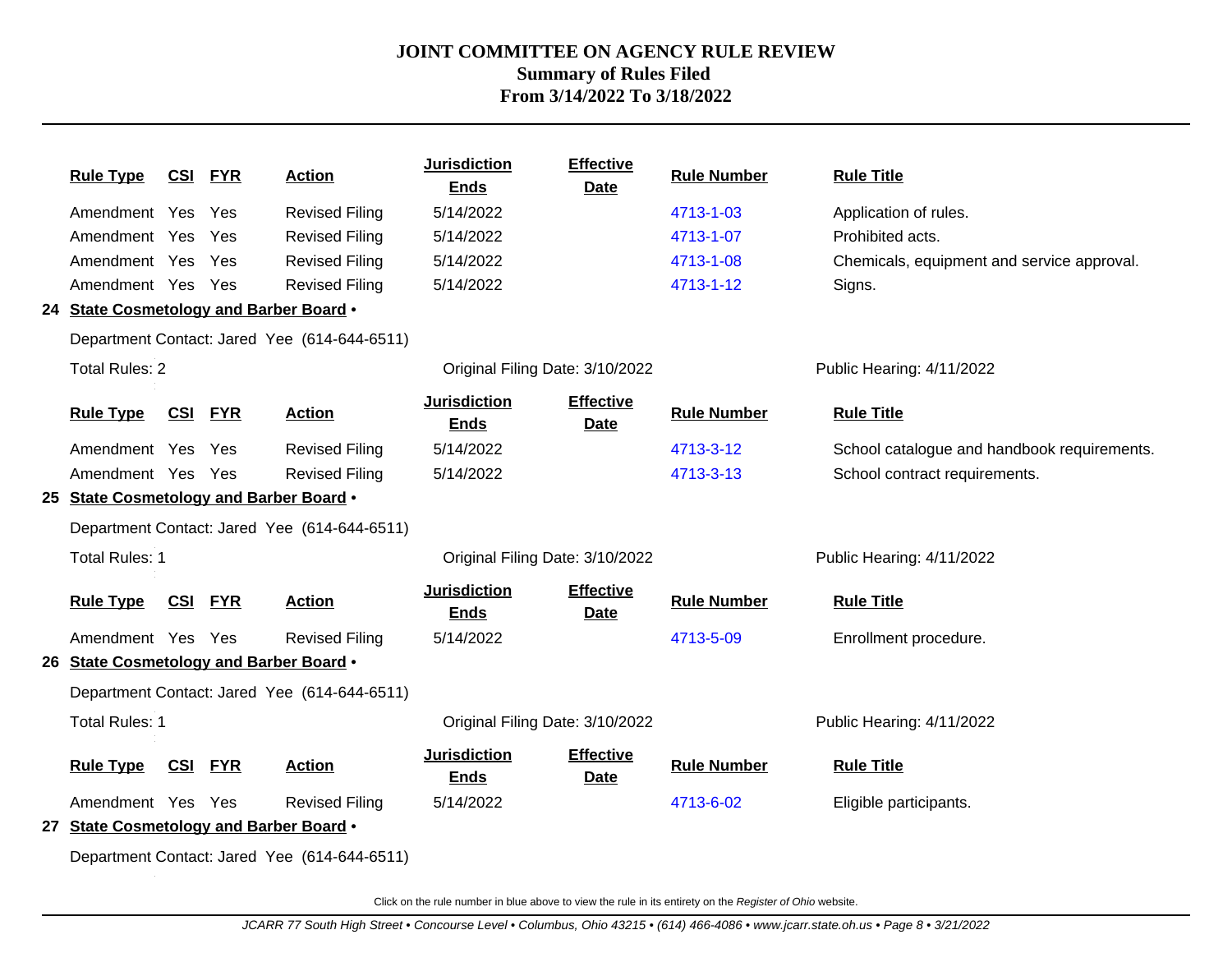|                                                 | <b>Total Rules: 1</b>                   |            |            |                                               | Original Filing Date: 3/10/2022    |                                 |                    | Public Hearing: 4/11/2022                                                                                                                                       |
|-------------------------------------------------|-----------------------------------------|------------|------------|-----------------------------------------------|------------------------------------|---------------------------------|--------------------|-----------------------------------------------------------------------------------------------------------------------------------------------------------------|
|                                                 | <b>Rule Type</b>                        | <u>CSI</u> | <b>FYR</b> | <b>Action</b>                                 | <b>Jurisdiction</b><br><b>Ends</b> | <b>Effective</b><br><b>Date</b> | <b>Rule Number</b> | <b>Rule Title</b>                                                                                                                                               |
|                                                 | Amendment Yes Yes                       |            |            | <b>Revised Filing</b>                         | 5/14/2022                          |                                 | 4713-7-08          | Applications to practice branches of cosmetology<br>or barbering from active duty military members,<br>spouses of active duty military members, or<br>veterans. |
|                                                 | 28 State Cosmetology and Barber Board . |            |            |                                               |                                    |                                 |                    |                                                                                                                                                                 |
|                                                 |                                         |            |            | Department Contact: Jared Yee (614-644-6511)  |                                    |                                 |                    |                                                                                                                                                                 |
|                                                 | Total Rules: 4                          |            |            |                                               | Original Filing Date: 3/10/2022    |                                 |                    | Public Hearing: 4/11/2022                                                                                                                                       |
|                                                 | <b>Rule Type</b>                        | <u>CSI</u> | <b>FYR</b> | <b>Action</b>                                 | <b>Jurisdiction</b><br><b>Ends</b> | <b>Effective</b><br><b>Date</b> | <b>Rule Number</b> | <b>Rule Title</b>                                                                                                                                               |
|                                                 | Amendment Yes Yes                       |            |            | <b>Revised Filing</b>                         | 5/14/2022                          |                                 | 4713-8-01          | General information.                                                                                                                                            |
|                                                 | Amendment Yes Yes                       |            |            | <b>Revised Filing</b>                         | 5/14/2022                          |                                 | 4713-8-02          | Board consideration of a violation of a standard of<br>cosmetology practice.                                                                                    |
|                                                 | Amendment Yes                           |            | Yes        | <b>Revised Filing</b>                         | 5/14/2022                          |                                 | 4713-8-09          | Temporary event salon license.                                                                                                                                  |
|                                                 | Rescission                              | Yes Yes    |            | <b>Revised Filing</b>                         | 5/14/2022                          |                                 | 4713-8-10          | Corrective action courses.                                                                                                                                      |
|                                                 | 29 State Cosmetology and Barber Board . |            |            |                                               |                                    |                                 |                    |                                                                                                                                                                 |
|                                                 |                                         |            |            | Department Contact: Jared Yee (614-644-6511)  |                                    |                                 |                    |                                                                                                                                                                 |
|                                                 | <b>Total Rules: 1</b>                   |            |            |                                               | Original Filing Date: 3/10/2022    |                                 |                    | Public Hearing: 4/11/2022                                                                                                                                       |
|                                                 | <b>Rule Type</b>                        | CSI FYR    |            | <b>Action</b>                                 | <b>Jurisdiction</b><br><b>Ends</b> | <b>Effective</b><br><b>Date</b> | <b>Rule Number</b> | <b>Rule Title</b>                                                                                                                                               |
|                                                 | Amendment Yes Yes                       |            |            | <b>Revised Filing</b>                         | 5/14/2022                          |                                 | 4713-8-02          | Board consideration of a violation of a standard of<br>cosmetology practice.                                                                                    |
|                                                 |                                         |            |            | 30 State Veterinary Medical Licensing Board . |                                    |                                 |                    |                                                                                                                                                                 |
| Department Contact: Theresa Stir (614-644-9040) |                                         |            |            |                                               |                                    |                                 |                    |                                                                                                                                                                 |
| Total Rules: 3                                  |                                         |            |            |                                               | Original Filing Date: 12/3/2021    |                                 |                    | Public Hearing: 1/12/2022                                                                                                                                       |
|                                                 | <b>Rule Type</b>                        | <b>CSI</b> | <b>FYR</b> | <b>Action</b>                                 | <b>Jurisdiction</b><br><b>Ends</b> | <b>Effective</b><br><b>Date</b> | <b>Rule Number</b> | <b>Rule Title</b>                                                                                                                                               |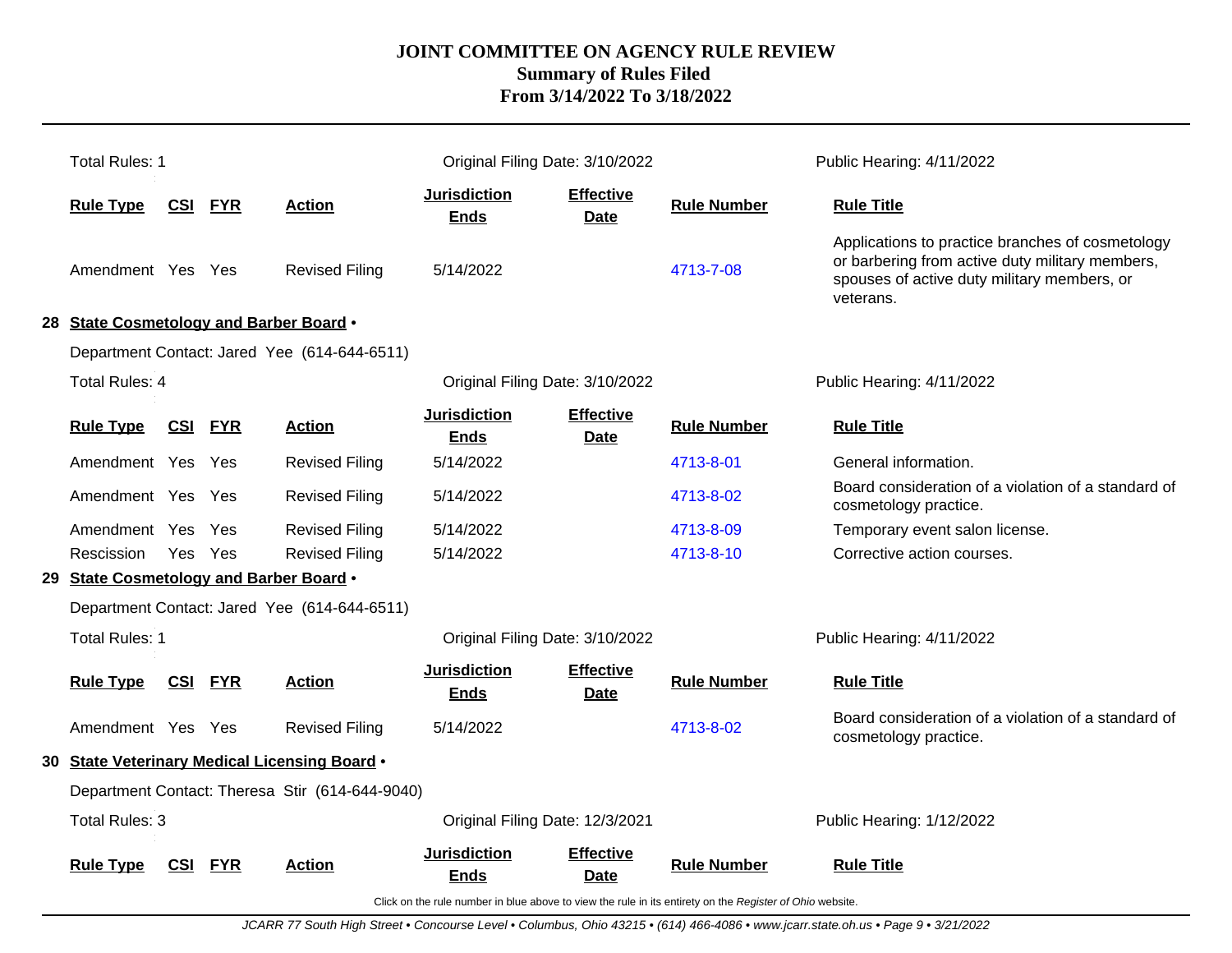|    | Amendment Yes No      |            |            | <b>Final Filing</b>                               |                                    | 4/14/2022                       | 4741-1-01          | Veterinary technician duties, registration and<br>continuing education requirements. |
|----|-----------------------|------------|------------|---------------------------------------------------|------------------------------------|---------------------------------|--------------------|--------------------------------------------------------------------------------------|
|    | Amendment Yes Yes     |            |            | <b>Final Filing</b>                               |                                    | 4/14/2022                       | 4741-1-11          | Form and content of continuing education hours.                                      |
|    | Amendment Yes Yes     |            |            | <b>Final Filing</b>                               |                                    | 4/14/2022                       | 4741-1-21          | Recordkeeping.                                                                       |
| 31 |                       |            |            | <b>State Veterinary Medical Licensing Board .</b> |                                    |                                 |                    |                                                                                      |
|    |                       |            |            | Department Contact: Theresa Stir (614-644-9040)   |                                    |                                 |                    |                                                                                      |
|    | Total Rules: 4        |            |            |                                                   | Original Filing Date: 12/3/2021    |                                 |                    | Public Hearing: 1/12/2022                                                            |
|    | <b>Rule Type</b>      | <b>CSI</b> | <b>FYR</b> | <b>Action</b>                                     | <b>Jurisdiction</b><br><b>Ends</b> | <b>Effective</b><br><b>Date</b> | <b>Rule Number</b> | <b>Rule Title</b>                                                                    |
|    | New Rule              | Yes        | No         | <b>Final Filing</b>                               |                                    | 4/14/2022                       | 4741-3-06          | Purpose of the Veterinarian Student Debt<br>Assistance Program.                      |
|    | New Rule              | Yes        | No         | <b>Final Filing</b>                               |                                    | 4/14/2022                       | 4741-3-07          | Definitions.                                                                         |
|    | New Rule              | Yes        | No         | <b>Final Filing</b>                               |                                    | 4/14/2022                       | 4741-3-08          | Eligibility.                                                                         |
|    | New Rule              | Yes No     |            | <b>Final Filing</b>                               |                                    | 4/14/2022                       | 4741-3-09          | Letter of Intent.                                                                    |
| 32 |                       |            |            | State Veterinary Medical Licensing Board .        |                                    |                                 |                    |                                                                                      |
|    |                       |            |            | Department Contact: Theresa Stir (614-644-9040)   |                                    |                                 |                    |                                                                                      |
|    | <b>Total Rules: 2</b> |            |            |                                                   | Original Filing Date: 12/7/2021    |                                 |                    | Public Hearing: 1/12/2022                                                            |
|    | <b>Rule Type</b>      | CSI        | <b>FYR</b> | <b>Action</b>                                     | <b>Jurisdiction</b><br><b>Ends</b> | <b>Effective</b><br><b>Date</b> | <b>Rule Number</b> | <b>Rule Title</b>                                                                    |
|    | Amendment Yes Yes     |            |            | <b>Final Filing</b>                               |                                    | 4/14/2022                       | 4741-1-22          | Vaccination clinics.                                                                 |
|    | Amendment Yes         |            | Yes        | <b>Final Filing</b>                               |                                    | 4/14/2022                       | 4741-2-01          | General provisions of a veterinary business facility<br>license.                     |

# **Rules Filed On 3/17/2022**

### **33 Ohio Environmental Protection Agency** •

Department Contact: Holly Kaloz (614-644-2760)

Total Rules: 19

Original Filing Date: 11/29/2021 Public Hearing: 1/3/2022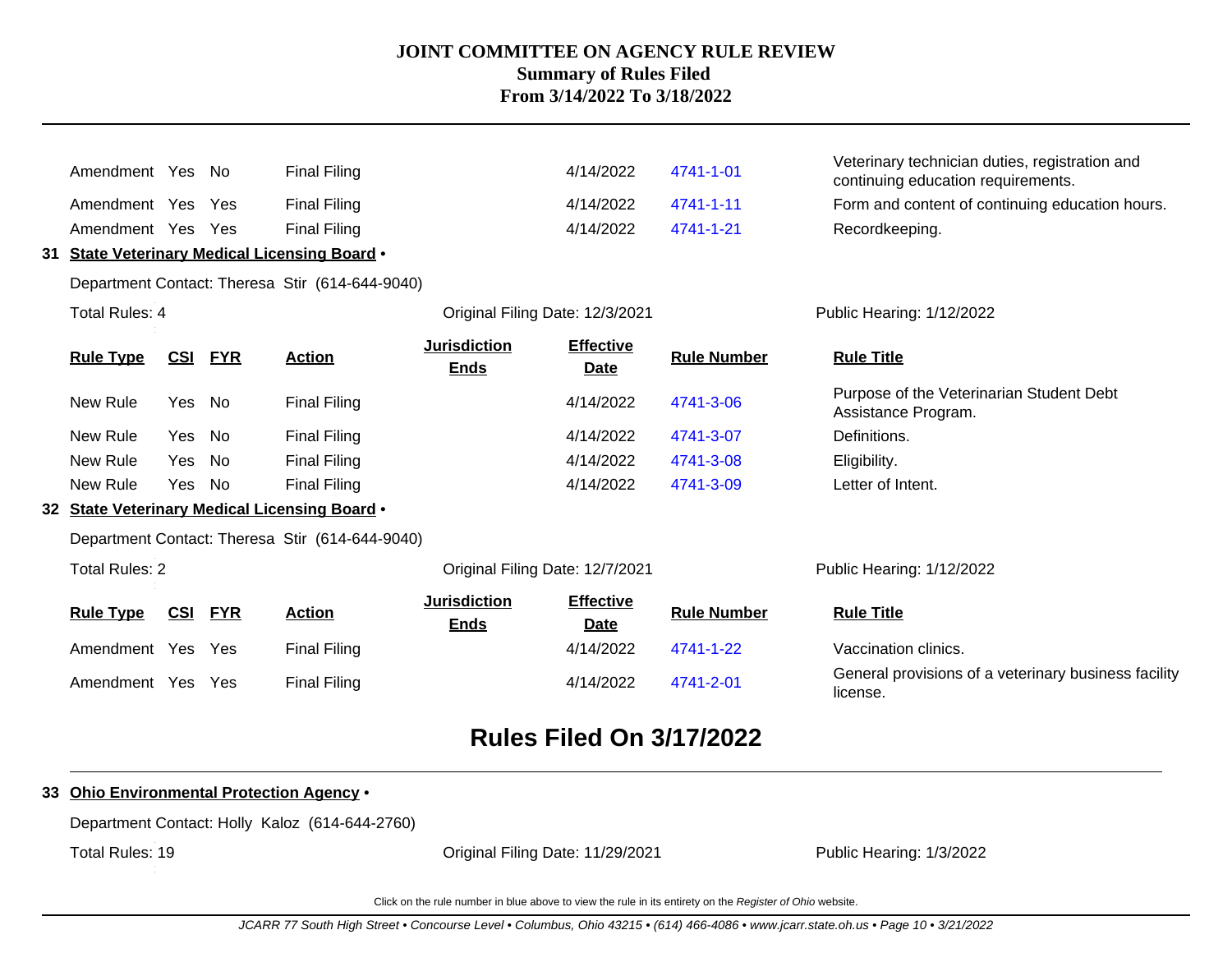| <b>Rule Type</b>  |        | <b>CSI FYR</b> | <b>Action</b>       | <b>Jurisdiction</b><br><b>Ends</b> | <b>Effective</b><br><b>Date</b> | <b>Rule Number</b> | <b>Rule Title</b>                                                                                                                                                                                                            |
|-------------------|--------|----------------|---------------------|------------------------------------|---------------------------------|--------------------|------------------------------------------------------------------------------------------------------------------------------------------------------------------------------------------------------------------------------|
| Amendment         | Yes    | Yes            | <b>Final Filing</b> |                                    | 3/27/2022                       | 3745-21-01         | Definitions and incorporation by reference.                                                                                                                                                                                  |
| Amendment Yes Yes |        |                | <b>Final Filing</b> |                                    | 3/27/2022                       | 3745-21-04         | Compliance time schedules.                                                                                                                                                                                                   |
| Amendment Yes Yes |        |                | <b>Final Filing</b> |                                    | 3/27/2022                       | 3745-21-07         | Control of emissions of organic materials from<br>stationary sources (i.e., emissions that are not<br>regulated by rule 3745-21-09, 3745-21-12 to<br>3745-21-16, or 3745-21-18 to 3745-21-29 of the<br>Administrative Code). |
| Amendment Yes Yes |        |                | <b>Final Filing</b> |                                    | 3/27/2022                       | 3745-21-09         | Control of emissions of volatile organic compounds<br>from stationary sources and perchloroethylene from<br>dry cleaning facilities.                                                                                         |
| Amendment Yes Yes |        |                | <b>Final Filing</b> |                                    | 3/27/2022                       | 3745-21-10         | Compliance test methods and procedures.                                                                                                                                                                                      |
| New Rule          | Yes No |                | <b>Final Filing</b> |                                    | 3/27/2022                       | 3745-21-11         | Reasonably available control technology studies for<br>non-CTG sources in ozone nonattainment areas.                                                                                                                         |
| Amendment Yes Yes |        |                | <b>Final Filing</b> |                                    | 3/27/2022                       | 3745-21-15         | Control of volatile organic compound emissions<br>from wood furniture manufacturing operations.                                                                                                                              |
| Amendment Yes Yes |        |                | <b>Final Filing</b> |                                    | 3/27/2022                       | 3745-21-18         | Commercial motor vehicle and mobile equipment<br>refinishing operations.                                                                                                                                                     |
| Amendment Yes Yes |        |                | <b>Final Filing</b> |                                    | 3/27/2022                       | 3745-21-19         | Control of volatile organic compound emissions<br>from aerospace manufacturing and rework<br>facilities.                                                                                                                     |
| Amendment Yes Yes |        |                | <b>Final Filing</b> |                                    | 3/27/2022                       | 3745-21-20         | Control of volatile organic emissions from<br>shipbuilding and ship repair operations (marine<br>coatings).                                                                                                                  |
| Amendment Yes Yes |        |                | <b>Final Filing</b> |                                    | 3/27/2022                       | 3745-21-21         | Storage of volatile organic liquids in fixed roof tanks<br>and external floating roof tanks.                                                                                                                                 |
| Amendment Yes Yes |        |                | <b>Final Filing</b> |                                    | 3/27/2022                       | 3745-21-22         | Control of volatile organic compound emissions<br>from offset lithographic printing and letterpress<br>printing facilities.                                                                                                  |
| Amendment Yes Yes |        |                | <b>Final Filing</b> |                                    | 3/27/2022                       | 3745-21-23         | Control of volatile organic compound emissions<br>from industrial solvent cleaning operations.                                                                                                                               |
| Amendment Yes Yes |        |                | <b>Final Filing</b> |                                    | 3/27/2022                       | 3745-21-24         | Flat wood paneling coatings.                                                                                                                                                                                                 |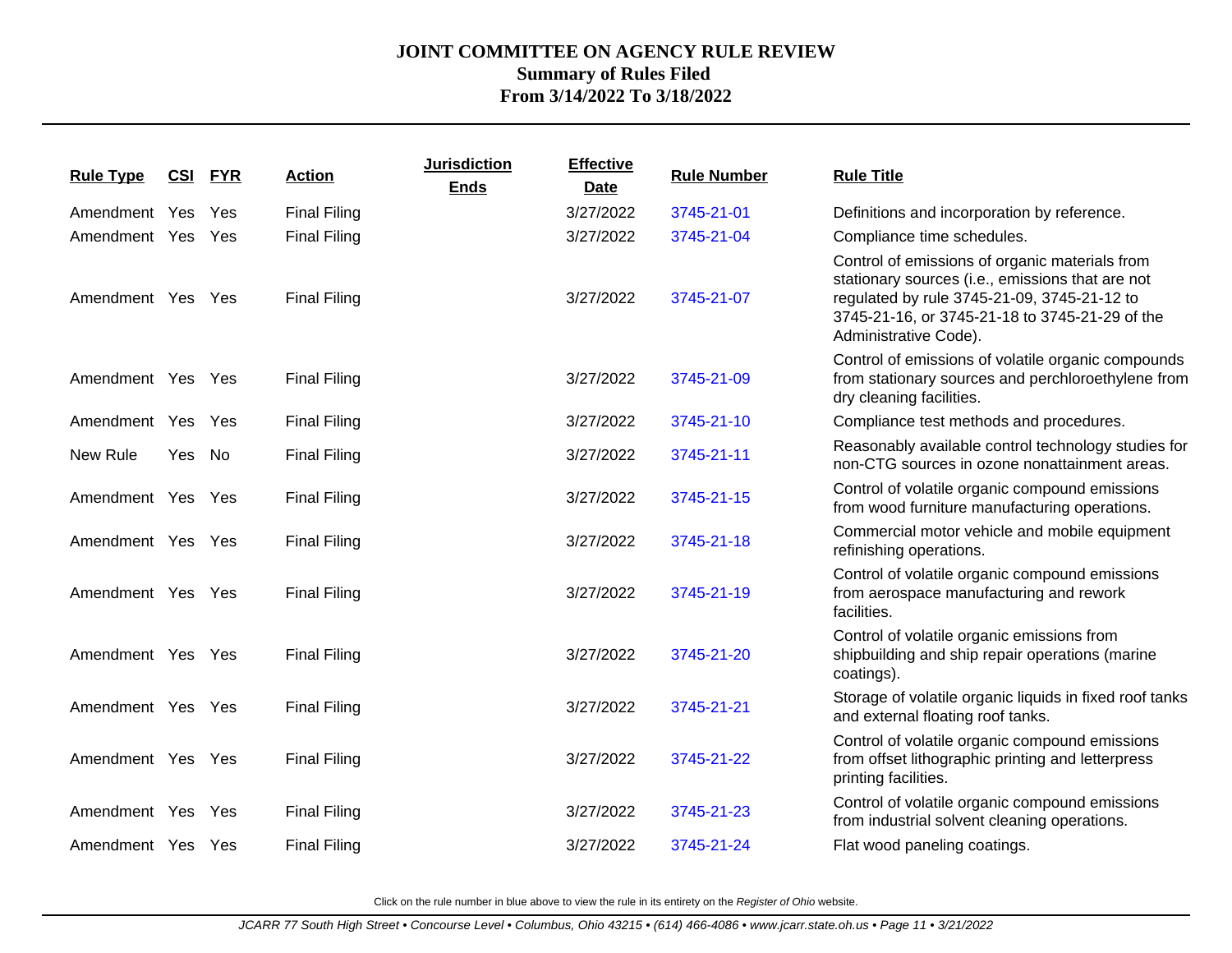| Amendment                                           | Yes | Yes | <b>Final Filing</b> | 3/27/2022 | 3745-21-25 | Control of VOC emissions from reinforced plastic<br>composites production operations.                                                                                                                                                       |  |  |  |  |
|-----------------------------------------------------|-----|-----|---------------------|-----------|------------|---------------------------------------------------------------------------------------------------------------------------------------------------------------------------------------------------------------------------------------------|--|--|--|--|
| Amendment Yes                                       |     | Yes | <b>Final Filing</b> | 3/27/2022 | 3745-21-26 | Surface coating of miscellaneous metal and plastic<br>parts.                                                                                                                                                                                |  |  |  |  |
| Amendment                                           | Yes | Yes | <b>Final Filing</b> | 3/27/2022 | 3745-21-27 | Boat manufacturing.                                                                                                                                                                                                                         |  |  |  |  |
| Amendment                                           | Yes | Yes | <b>Final Filing</b> | 3/27/2022 | 3745-21-28 | Miscellaneous industrial adhesives and sealants.                                                                                                                                                                                            |  |  |  |  |
| Amendment                                           | Yes | Yes | <b>Final Filing</b> | 3/27/2022 | 3745-21-29 | Control of volatile organic compound emissions<br>from automobile and light-duty truck assembly<br>coating operations, heavier vehicle assembly<br>coating operations, and cleaning operations<br>associated with these coating operations. |  |  |  |  |
| 34 Opportunities for Ohioans with Disabilities .    |     |     |                     |           |            |                                                                                                                                                                                                                                             |  |  |  |  |
| Department Contact: Debbie M Stevens (614-438-1289) |     |     |                     |           |            |                                                                                                                                                                                                                                             |  |  |  |  |

and vendors.

Qualifications and standards for service providers

Qualifications and standards for service providers

| Total Rules: 2   |             |                     |                                    | Original Filing Date: 1/10/2022 |                    |                                          |  |
|------------------|-------------|---------------------|------------------------------------|---------------------------------|--------------------|------------------------------------------|--|
| <b>Rule Type</b> | CSI FYR     | <b>Action</b>       | <b>Jurisdiction</b><br><b>Ends</b> | <b>Effective</b><br><b>Date</b> | <b>Rule Number</b> | <b>Rule Title</b>                        |  |
| Rescission       | Yes<br>Yes. | <b>Final Filing</b> |                                    | 3/27/2022                       | 3304-2-53          | Qualifications and stand<br>and vendors. |  |
| New Rule         | Yes<br>- No | Final Filing        |                                    | 3/27/2022                       | 3304-2-53          | Qualifications and stand<br>and vendors  |  |

### **35 Secretary of State** •

Department Contact: Chris Oliveti (614-728-7590)

| Total Rules: 6   |            |            |                     | Original Filing Date: 1/10/2022    |                                 |                    | Public Hearing: 2/11/2022                                            |
|------------------|------------|------------|---------------------|------------------------------------|---------------------------------|--------------------|----------------------------------------------------------------------|
| <b>Rule Type</b> | <u>CSI</u> | <b>FYR</b> | <b>Action</b>       | <b>Jurisdiction</b><br><b>Ends</b> | <b>Effective</b><br><b>Date</b> | <b>Rule Number</b> | <b>Rule Title</b>                                                    |
| Amendment No     |            | Yes        | <b>Final Filing</b> |                                    | 3/28/2022                       | $111 - 1 - 01$     | Public notice of the adoption, amendment, or<br>rescission of rules. |
| Amendment        | No.        | Yes        | <b>Final Filing</b> |                                    | 3/28/2022                       | $111 - 1 - 02$     | Confidential personal information.                                   |
| Rescission       | No.        | Yes        | <b>Final Filing</b> |                                    | 3/28/2022                       | $111 - 1 - 03$     | Safe at home address confidentiality program.                        |
| Rescission       | No.        | Yes        | <b>Final Filing</b> |                                    | 3/28/2022                       | $111 - 1 - 04$     | Safe at home address confidentiality program<br>application.         |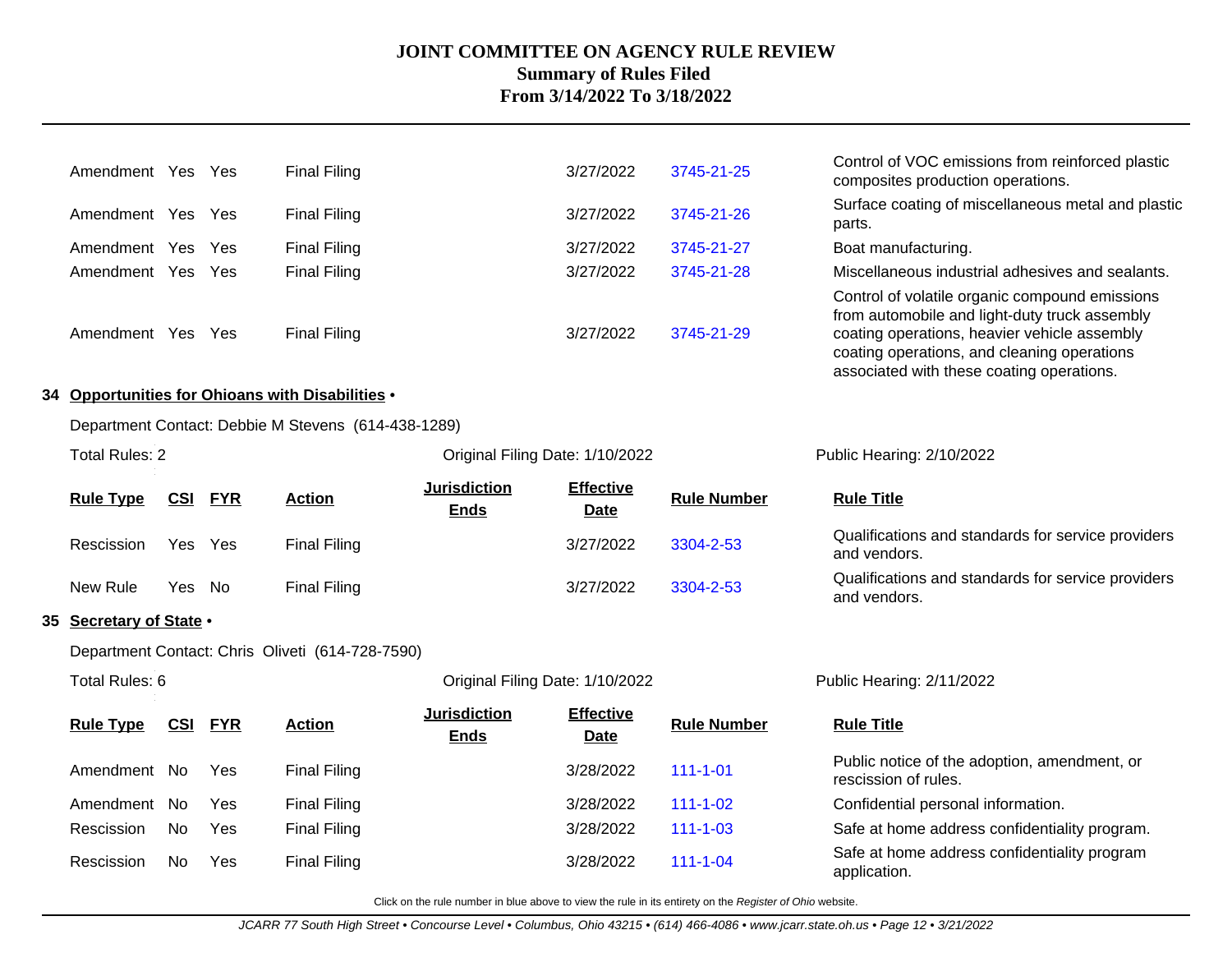|    | Amendment No                          |            | Yes        | <b>Final Filing</b>                              |                                    | 3/28/2022                       | $111 - 1 - 05$     | Safe at home address confidentiality program<br>participant certification and renewal. |
|----|---------------------------------------|------------|------------|--------------------------------------------------|------------------------------------|---------------------------------|--------------------|----------------------------------------------------------------------------------------|
|    | Amendment No                          |            | Yes        | <b>Final Filing</b>                              |                                    | 3/28/2022                       | $111 - 1 - 06$     | Service of process.                                                                    |
| 36 | <b>Secretary of State . Elections</b> |            |            |                                                  |                                    |                                 |                    |                                                                                        |
|    |                                       |            |            | Department Contact: Chris Oliveti (614-728-7590) |                                    |                                 |                    |                                                                                        |
|    | <b>Total Rules: 7</b>                 |            |            |                                                  | Original Filing Date: 1/10/2022    |                                 |                    | Public Hearing:                                                                        |
|    | <b>Rule Type</b>                      | CSI        | <b>FYR</b> | <b>Action</b>                                    | <b>Jurisdiction</b><br><b>Ends</b> | <b>Effective</b><br><b>Date</b> | <b>Rule Number</b> | <b>Rule Title</b>                                                                      |
|    | Amendment No                          |            | <b>Yes</b> | <b>Final Filing</b>                              |                                    | 3/28/2022                       | 111:3-5-01         | Definitions and scope of rules.                                                        |
|    | Amendment No                          |            | Yes        | <b>Final Filing</b>                              |                                    | 3/28/2022                       | 111:3-5-02         | Submission of plan.                                                                    |
|    | Amendment No                          |            | Yes        | <b>Final Filing</b>                              |                                    | 3/28/2022                       | 111:3-5-03         | Registration opportunities.                                                            |
|    | Amendment No                          |            | Yes        | <b>Final Filing</b>                              |                                    | 3/28/2022                       | 111:3-5-04         | Employees.                                                                             |
|    | Amendment No                          |            | Yes        | <b>Final Filing</b>                              |                                    | 3/28/2022                       | 111:3-5-05         | Transmittal of registration forms.                                                     |
|    | Amendment No                          |            | Yes        | <b>Final Filing</b>                              |                                    | 3/28/2022                       | 111:3-5-06         | Registration and transmittal forms to be prescribed.                                   |
|    | Amendment No                          |            | Yes        | <b>Final Filing</b>                              |                                    | 3/28/2022                       | 111:3-5-07         | Voter registration - bureau of motor vehicles.                                         |
|    | 37 Secretary of State . Elections     |            |            |                                                  |                                    |                                 |                    |                                                                                        |
|    |                                       |            |            | Department Contact: Chris Oliveti (614-728-7590) |                                    |                                 |                    |                                                                                        |
|    | Total Rules: 39                       |            |            |                                                  | Original Filing Date: 1/10/2022    |                                 |                    | Public Hearing: 2/11/2022                                                              |
|    | <b>Rule Type</b>                      | <u>CSI</u> | <b>FYR</b> | <b>Action</b>                                    | <b>Jurisdiction</b><br><b>Ends</b> | <b>Effective</b><br>Date        | <b>Rule Number</b> | <b>Rule Title</b>                                                                      |
|    | Amendment No                          |            | Yes        | <b>Final Filing</b>                              |                                    | 3/28/2022                       | $111:3 - 1 - 01$   | Issuance of directives.                                                                |
|    | Amendment No                          |            | Yes        | <b>Final Filing</b>                              |                                    | 3/28/2022                       | $111:3-2-01$       | Definitions.                                                                           |
|    | Amendment No                          |            | Yes        | <b>Final Filing</b>                              |                                    | 3/28/2022                       | $111:3-2-02$       | Placing a board of elections under official oversight.                                 |
|    | Amendment No                          |            | Yes        | <b>Final Filing</b>                              |                                    | 3/28/2022                       | 111:3-2-03         | Period of oversight.                                                                   |
|    | Amendment No                          |            | Yes        | <b>Final Filing</b>                              |                                    | 3/28/2022                       | 111:3-2-04         | Terms of oversight.                                                                    |
|    | Amendment No                          |            | Yes        | <b>Final Filing</b>                              |                                    | 3/28/2022                       | 111:3-2-05         | Transition from oversight.                                                             |
|    | Amendment No                          |            | Yes        | <b>Final Filing</b>                              |                                    | 3/28/2022                       | 111:3-3-02         | Eligibility.                                                                           |
|    | Amendment No                          |            | Yes        | <b>Final Filing</b>                              |                                    | 3/28/2022                       | 111:3-3-04         | Repayment of loans.                                                                    |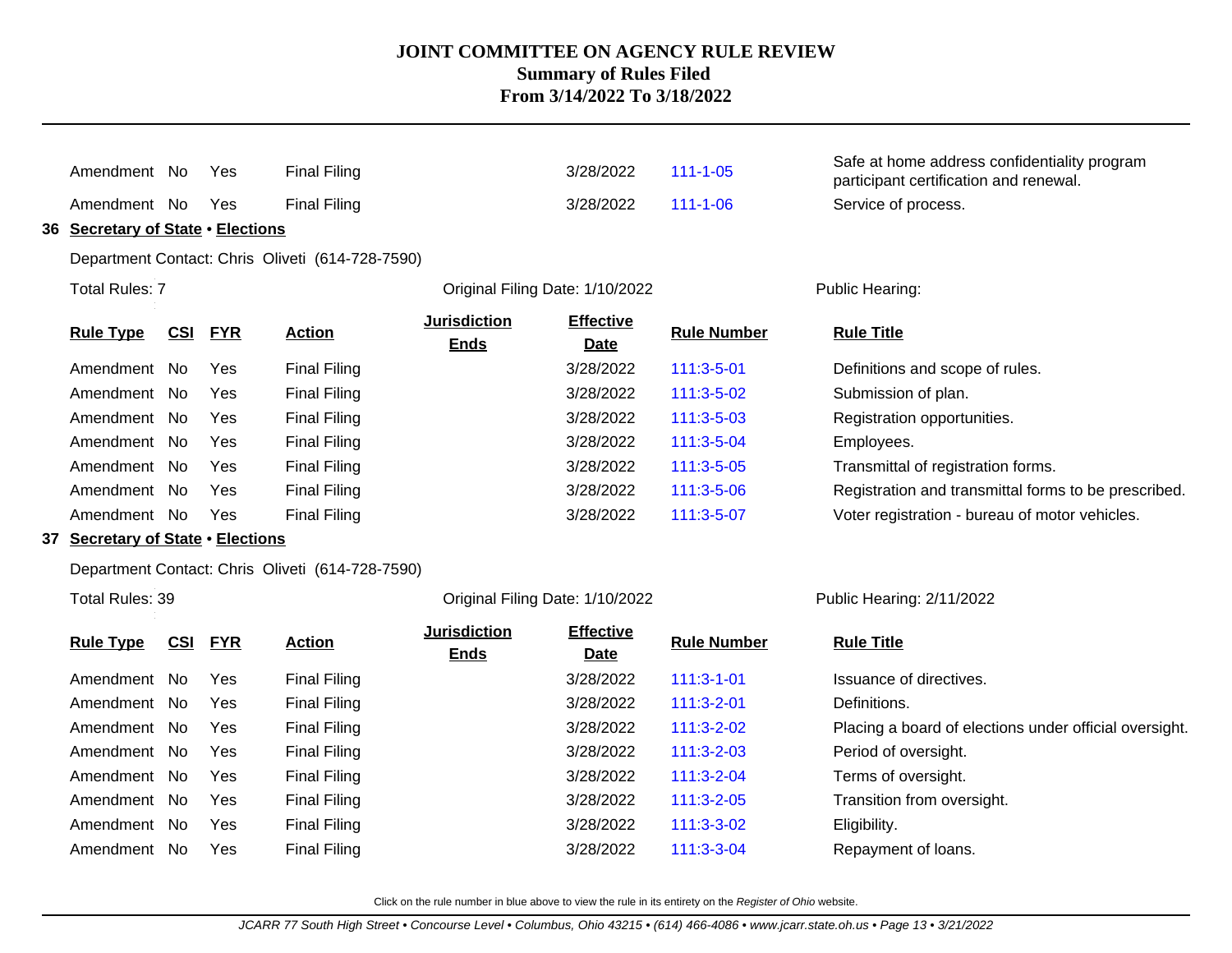| Amendment No |      | Yes        | <b>Final Filing</b>                                                                                      | 3/28/2022 | 111:3-4-01       | Converting voter registration applications into<br>electronic files.                                                                                                                                       |
|--------------|------|------------|----------------------------------------------------------------------------------------------------------|-----------|------------------|------------------------------------------------------------------------------------------------------------------------------------------------------------------------------------------------------------|
| Amendment No |      | Yes        | <b>Final Filing</b>                                                                                      | 3/28/2022 | 111:3-4-02       | Entering voter registration records into the county<br>voter registration system.                                                                                                                          |
| Amendment No |      | Yes        | <b>Final Filing</b>                                                                                      | 3/28/2022 | $111:3 - 4 - 03$ | Removing cancelled voter registration records.                                                                                                                                                             |
| Amendment No |      | Yes        | <b>Final Filing</b>                                                                                      | 3/28/2022 | $111:3 - 4 - 04$ | Persons authorized to access statewide voter<br>registration database.                                                                                                                                     |
| Amendment No |      | Yes        | <b>Final Filing</b>                                                                                      | 3/28/2022 | $111:3 - 4 - 05$ | Conducting annual audits of the statewide voter<br>registration database.                                                                                                                                  |
| Amendment No |      | Yes        | <b>Final Filing</b>                                                                                      | 3/28/2022 | 111:3-4-06       | Data sharing.                                                                                                                                                                                              |
| Rescission   | No.  | Yes        | <b>Final Filing</b>                                                                                      | 3/28/2022 | 111:3-4-07       | Safe at home confidential voter registration record.                                                                                                                                                       |
| Amendment No |      | Yes        | <b>Final Filing</b>                                                                                      | 3/28/2022 | 111:3-6-02       | Definitions.                                                                                                                                                                                               |
| Amendment No |      | Yes        | <b>Final Filing</b>                                                                                      | 3/28/2022 | 111:3-6-03       | Processing voter registration applications by<br>designated agencies, other registration agencies<br>and deputy registrars of motor vehicles.                                                              |
| Amendment No |      | Yes        | <b>Final Filing</b>                                                                                      | 3/28/2022 | 111:3-6-04       | Processing voter registration applications received<br>electronically from designated agencies, other<br>registration agencies and deputy registrars of motor<br>vehicles by the secretary of state.       |
| Amendment No |      | Yes        | <b>Final Filing</b>                                                                                      | 3/28/2022 | 111:3-6-05       | Training for agencies conducting voter registration<br>activities.                                                                                                                                         |
| Amendment No |      | Yes        | <b>Final Filing</b>                                                                                      | 3/28/2022 | 111:3-6-06       | Training for boards of elections.                                                                                                                                                                          |
| Amendment No |      | Yes        | <b>Final Filing</b>                                                                                      | 3/28/2022 | 111:3-6-07       | Processing voter registration applications received<br>from the secretary of state electronically and from<br>designated agencies, other registration agencies<br>and deputy registrars of motor vehicles. |
| Amendment    | . No | <b>Yes</b> | <b>Final Filing</b>                                                                                      | 3/28/2022 | 111:3-6-08       | Prohibitions.                                                                                                                                                                                              |
| Amendment No |      | Yes        | <b>Final Filing</b>                                                                                      | 3/28/2022 | $111:3 - 7 - 01$ | Compensation of precinct election officials.                                                                                                                                                               |
| Amendment No |      | Yes        | <b>Final Filing</b>                                                                                      | 3/28/2022 | 111:3-7-02       | Changes in locations of precinct polling places and<br>notification to the secretary of state.                                                                                                             |
| Amendment    | No   | Yes        | <b>Final Filing</b>                                                                                      | 3/28/2022 | 111:3-8-01       | Notice of meetings of Ohio ballot board.                                                                                                                                                                   |
| Amendment    | No.  | <b>Yes</b> | <b>Final Filing</b>                                                                                      | 3/28/2022 | 111:3-9-01       | Notice of meetings.                                                                                                                                                                                        |
| Amendment No |      | Yes        | <b>Final Filing</b>                                                                                      | 3/28/2022 | 111:3-9-02       | Application requirements; generally.                                                                                                                                                                       |
| Amendment No |      | <b>Yes</b> | <b>Final Filing</b>                                                                                      | 3/28/2022 | 111:3-9-03       | Application fee.                                                                                                                                                                                           |
|              |      |            | Click on the rule number in blue above to view the rule in its entirety on the Register of Ohio website. |           |                  |                                                                                                                                                                                                            |

JCARR 77 South High Street • Concourse Level • Columbus, Ohio 43215 • (614) 466-4086 • www.jcarr.state.oh.us • Page 14 • 3/21/2022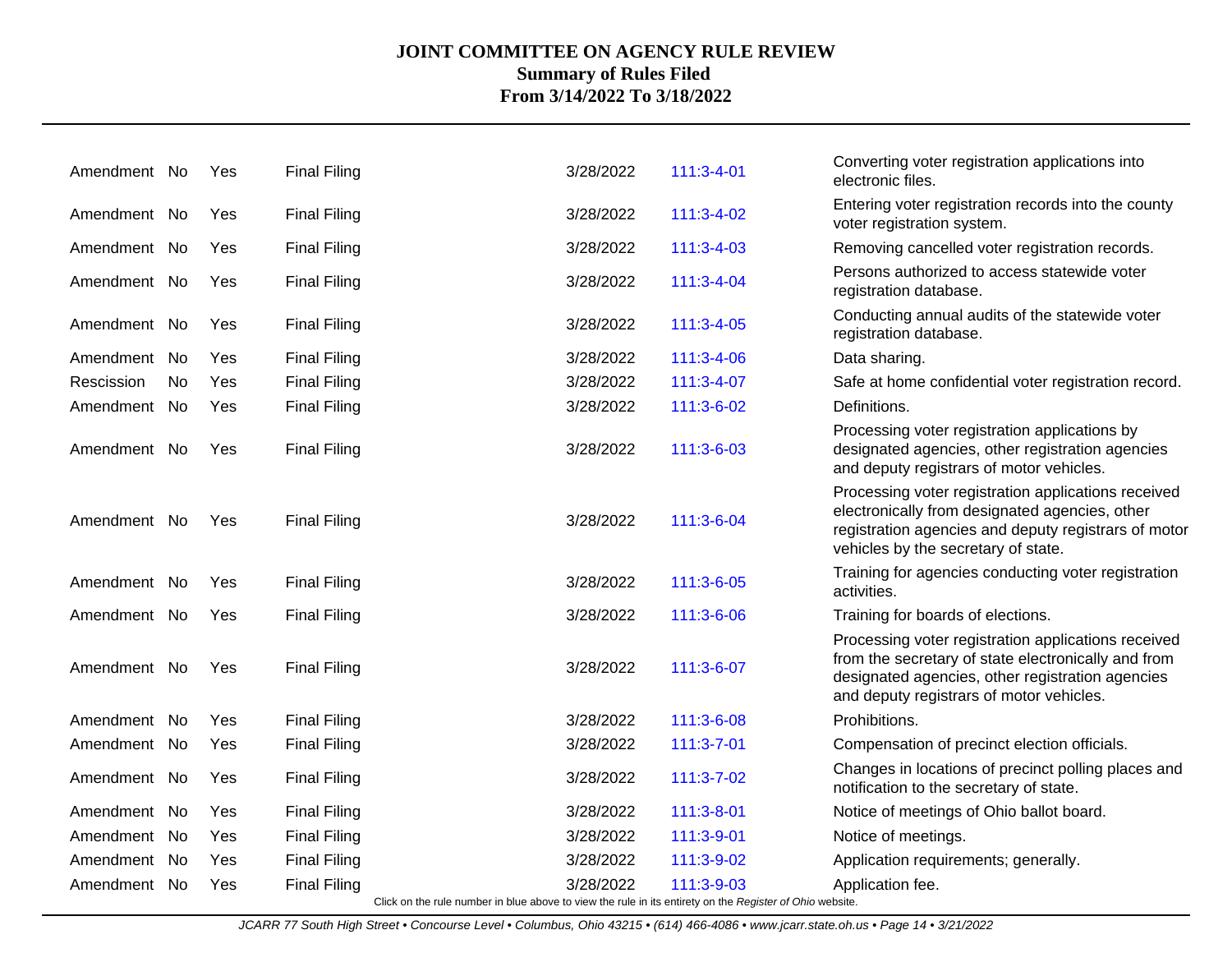|                                                   |                                         |            |            |                                            |                                    | <b>Rules Filed On 3/18/2022</b> |                          |                                                        |
|---------------------------------------------------|-----------------------------------------|------------|------------|--------------------------------------------|------------------------------------|---------------------------------|--------------------------|--------------------------------------------------------|
|                                                   | New Rule                                | Yes        | No         | <b>Refiled Filing</b>                      | 4/16/2022                          |                                 | 3769-6-60                | Riding crop restrictions.                              |
|                                                   | <b>Rule Type</b>                        | <b>CSI</b> | <b>FYR</b> | <b>Action</b>                              | <b>Jurisdiction</b><br><b>Ends</b> | <b>Effective</b><br><u>Date</u> | <b>Rule Number</b>       | <b>Rule Title</b>                                      |
|                                                   | <b>Total Rules: 1</b>                   |            |            |                                            | Original Filing Date: 1/25/2022    |                                 |                          | Public Hearing: 2/17/2022                              |
| Department Contact: Michael Rzymek (614-779-0270) |                                         |            |            |                                            |                                    |                                 |                          |                                                        |
| 39                                                | <b>State Racing Commission .</b>        |            |            |                                            |                                    |                                 |                          |                                                        |
|                                                   | No Change                               | Yes Yes    |            | <b>FYR</b>                                 | 6/15/2022                          |                                 | 4713-3-01                | Opening school package.                                |
|                                                   | <b>Rule Type</b>                        | <b>CSI</b> | <b>FYR</b> | <b>Action</b>                              | <b>Jurisdiction</b><br><b>Ends</b> | <b>Effective</b><br><b>Date</b> | <b>Rule Number</b>       | <b>Rule Title</b>                                      |
|                                                   | <b>Total Rules: 1</b>                   |            |            |                                            | Original Filing Date: 3/17/2022    | Public Hearing:                 |                          |                                                        |
| Department Contact: Jared Yee (614-644-6511)      |                                         |            |            |                                            |                                    |                                 |                          |                                                        |
|                                                   | 38 State Cosmetology and Barber Board . |            |            |                                            |                                    |                                 |                          |                                                        |
|                                                   | Amendment No                            |            | Yes        | <b>Final Filing</b>                        |                                    | 3/28/2022                       | 111:3-9-18               | Standards for voter verified paper audit trail.        |
|                                                   | Amendment No                            |            | Yes        | <b>Final Filing</b>                        |                                    | 3/28/2022                       | 111:3-9-17               | Reconsideration hearing; procedure.                    |
|                                                   | Amendment No                            |            | Yes        | <b>Final Filing</b>                        |                                    | 3/28/2022                       | 111:3-9-16               | Withdrawal of certification; procedure.                |
|                                                   | Amendment No                            |            | Yes        | <b>Final Filing</b>                        |                                    | 3/28/2022                       | 111:3-9-14               | Re-examination; periodic.                              |
|                                                   | Rescission                              | No         | Yes        | <b>Final Filing</b>                        |                                    | 3/28/2022                       | 111:3-9-12               | Updated manuals; duties.                               |
|                                                   | Amendment No                            |            | Yes        | <b>Final Filing</b>                        |                                    | 3/28/2022                       | $111:3-9-11$             | Enhancements and significant adjustments; duties.      |
|                                                   | Amendment No<br>Amendment No            |            | Yes<br>Yes | <b>Final Filing</b><br><b>Final Filing</b> |                                    | 3/28/2022<br>3/28/2022          | 111:3-9-08<br>111:3-9-10 | Certification; mandatory requirements.<br>Bond.        |
|                                                   | Amendment No                            |            | Yes        | <b>Final Filing</b>                        |                                    | 3/28/2022                       | 111:3-9-07               | Demonstration procedure.                               |
|                                                   | Amendment No                            |            | Yes        | <b>Final Filing</b>                        |                                    | 3/28/2022                       | 111:3-9-06               | Demonstration and approval of equipment;<br>generally. |
|                                                   | Rescission                              | No         | Yes        | <b>Final Filing</b>                        |                                    | 3/28/2022                       | 111:3-9-05               | Operations manual; submission.                         |
|                                                   |                                         |            |            |                                            |                                    |                                 |                          |                                                        |

### **40 Department of Job and Family Services** • **Child Support**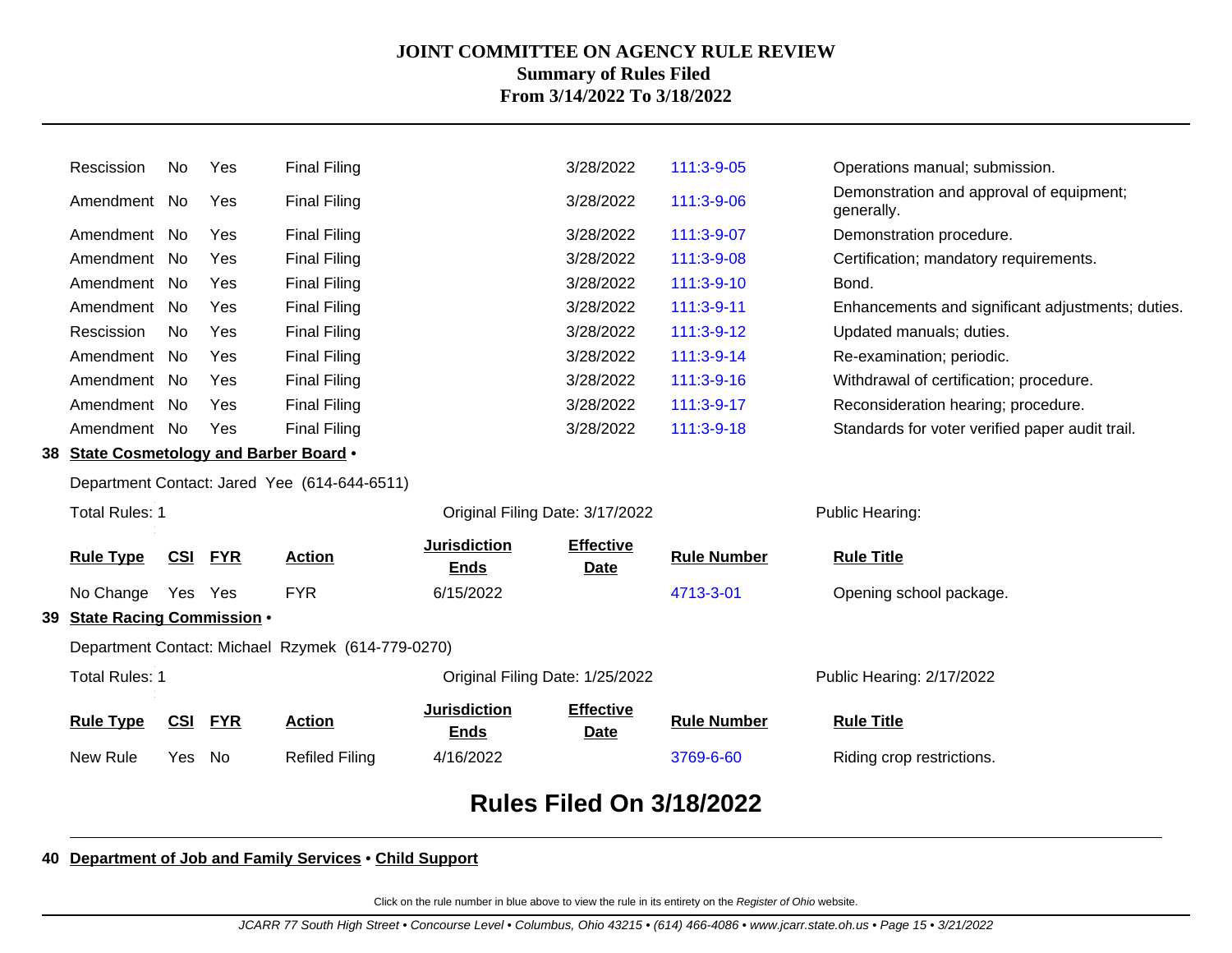|                                                 | Department Contact: Michael Lynch (614-466-4605) |            |            |                                                  |                                                                        |                                 |                    |                                                                                                                        |  |  |
|-------------------------------------------------|--------------------------------------------------|------------|------------|--------------------------------------------------|------------------------------------------------------------------------|---------------------------------|--------------------|------------------------------------------------------------------------------------------------------------------------|--|--|
|                                                 | <b>Total Rules: 1</b>                            |            |            |                                                  |                                                                        | Original Filing Date: 1/11/2022 |                    | Public Hearing: 2/17/2022                                                                                              |  |  |
|                                                 | <b>Rule Type</b>                                 | <u>CSI</u> | <b>FYR</b> | <b>Action</b>                                    | <b>Jurisdiction</b><br><b>Ends</b>                                     | <b>Effective</b><br><b>Date</b> | <b>Rule Number</b> | <b>Rule Title</b>                                                                                                      |  |  |
|                                                 | Amendment No                                     |            | No.        | <b>Final Filing</b>                              |                                                                        | 4/1/2022                        | 5101:12-60-99      | Chapter 5101:12-60 forms - order administration.                                                                       |  |  |
|                                                 |                                                  |            |            |                                                  | 41 Department of Job and Family Services . Division of Social Services |                                 |                    |                                                                                                                        |  |  |
|                                                 |                                                  |            |            | Department Contact: Michael Lynch (614-466-4605) |                                                                        |                                 |                    |                                                                                                                        |  |  |
|                                                 | <b>Total Rules: 1</b>                            |            |            |                                                  |                                                                        | Original Filing Date: 3/16/2022 |                    | Public Hearing: 4/21/2022                                                                                              |  |  |
|                                                 | <b>Rule Type</b>                                 | CSI        | <b>FYR</b> | <b>Action</b>                                    | <b>Jurisdiction</b><br><b>Ends</b>                                     | <b>Effective</b><br><b>Date</b> | <b>Rule Number</b> | <b>Rule Title</b>                                                                                                      |  |  |
|                                                 | New Rule                                         | No.        | No         | <b>Revised Filing</b>                            | 5/20/2022                                                              |                                 | 5101:2-44-13.1     | Eligibility and application process for the post<br>adoption special services subsidy (PASSS)<br>program.              |  |  |
|                                                 | 42 Ohio Department of Medicaid .                 |            |            |                                                  |                                                                        |                                 |                    |                                                                                                                        |  |  |
| Department Contact: Tommi Potter (614-752-3877) |                                                  |            |            |                                                  |                                                                        |                                 |                    |                                                                                                                        |  |  |
|                                                 | Total Rules: 6                                   |            |            |                                                  |                                                                        | Original Filing Date: 3/18/2022 |                    | Public Hearing: 4/18/2022                                                                                              |  |  |
|                                                 | <b>Rule Type</b>                                 | <b>CSI</b> | <b>FYR</b> | <b>Action</b>                                    | <b>Jurisdiction</b><br><b>Ends</b>                                     | <b>Effective</b><br><b>Date</b> | <b>Rule Number</b> | <b>Rule Title</b>                                                                                                      |  |  |
|                                                 | Rescission                                       | Yes Yes    |            | <b>Original Filing</b>                           | 5/22/2022                                                              |                                 | 5160-2-07.12       | Appeals and reconsideration of departmental<br>determinations regarding hospital inpatient and<br>outpatient services. |  |  |
|                                                 | Rescission                                       | Yes        | Yes        | <b>Original Filing</b>                           | 5/22/2022                                                              |                                 | 5160-2-07.13       | Utilization control.                                                                                                   |  |  |
|                                                 | New Rule                                         | Yes        | No         | <b>Original Filing</b>                           | 5/22/2022                                                              |                                 | 5160-2-12          | Appeals and reconsideration of departmental<br>determinations regarding hospital inpatient and<br>outpatient services. |  |  |
|                                                 | New Rule                                         | Yes        | No         | <b>Original Filing</b>                           | 5/22/2022                                                              |                                 | 5160-2-13          | Utilization review.                                                                                                    |  |  |
|                                                 | Rescission                                       | Yes.       | Yes        | <b>Original Filing</b>                           | 5/22/2022                                                              |                                 | 5160-2-40          | Pre-certification review.                                                                                              |  |  |
|                                                 | New Rule                                         | Yes.       | <b>No</b>  | <b>Original Filing</b>                           | 5/22/2022                                                              |                                 | 5160-2-40          | Psychiatric pre-certification review.                                                                                  |  |  |
|                                                 | 43 Ohio Department of Medicaid .                 |            |            |                                                  |                                                                        |                                 |                    |                                                                                                                        |  |  |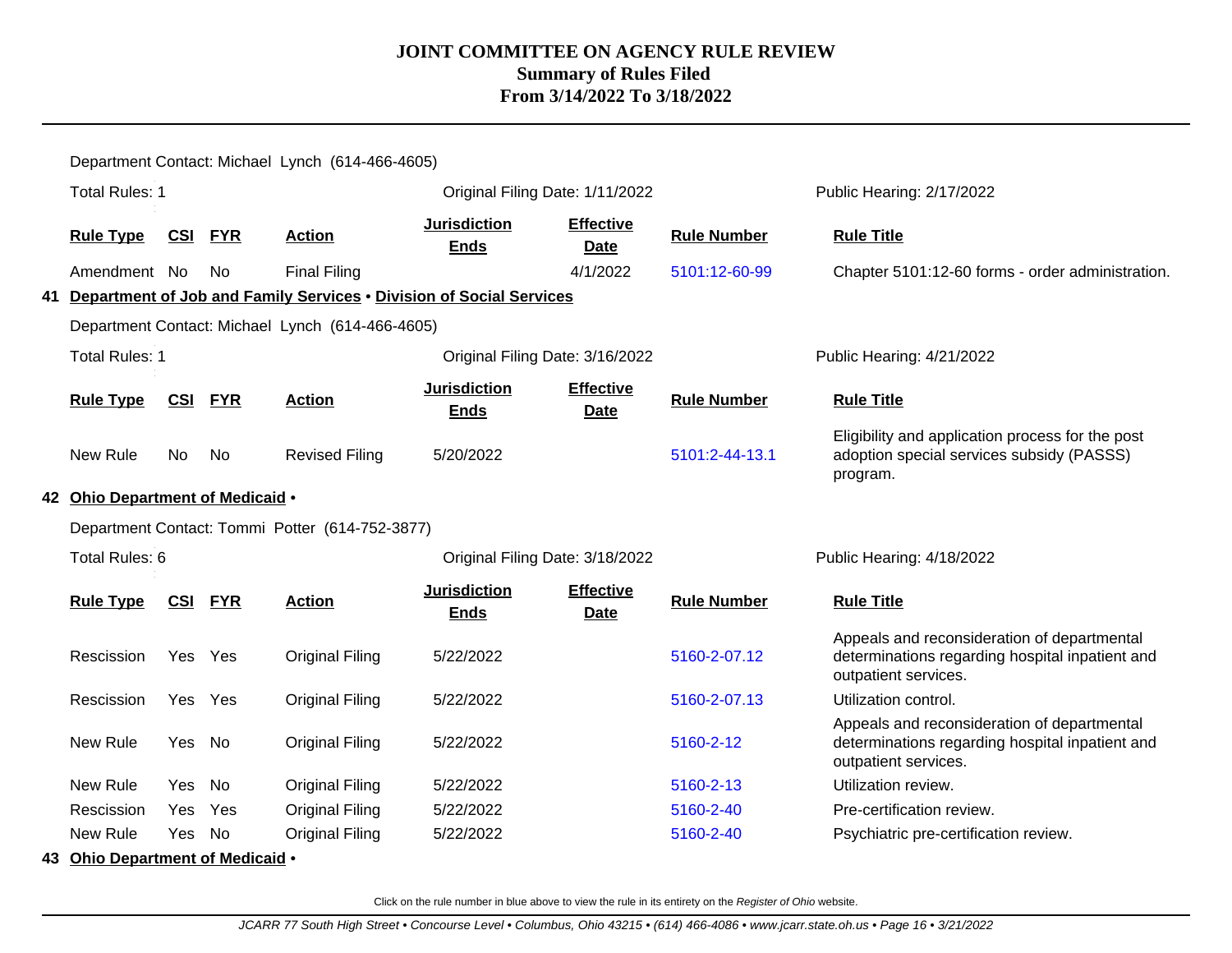Department Contact: Tommi Potter (614-752-3877)

|                             |                                    |                                 |                                 | Public Hearing: 4/18/2022                                                                                              |
|-----------------------------|------------------------------------|---------------------------------|---------------------------------|------------------------------------------------------------------------------------------------------------------------|
| <b>FYR</b><br><b>Action</b> | <b>Jurisdiction</b><br><b>Ends</b> | <b>Effective</b><br><b>Date</b> | <b>Rule Number</b>              | <b>Rule Title</b>                                                                                                      |
| Yes<br>Original Filing      | 5/22/2022                          |                                 | 5160-2-07.12                    | Appeals and reconsideration of departmental<br>determinations regarding hospital inpatient and<br>outpatient services. |
| Yes<br>Original Filing      | 5/22/2022                          |                                 | 5160-2-07.13                    | Utilization control.                                                                                                   |
| Original Filing<br>Yes No   | 5/22/2022                          |                                 | 5160-2-12                       | Appeals and reconsideration of departmental<br>determinations regarding hospital inpatient and<br>outpatient services. |
| Yes No<br>Original Filing   | 5/22/2022                          |                                 | 5160-2-13                       | Utilization review.                                                                                                    |
| Original Filing<br>Yes      | 5/22/2022                          |                                 | 5160-2-40                       | Pre-certification review.                                                                                              |
| No.<br>Original Filing      | 5/22/2022                          |                                 | 5160-2-40                       | Psychiatric pre-certification review.                                                                                  |
|                             |                                    |                                 | Original Filing Date: 3/18/2022 |                                                                                                                        |

**44 Ohio Department of Medicaid** •

Department Contact: Tommi Potter (614-752-3877)

Total Rules: 3

Original Filing Date: 3/18/2022 Public Hearing:

| <b>Rule Type</b> | <u>CSI</u> | <u>FYR</u> | <b>Action</b>       | <b>Jurisdiction</b><br><b>Ends</b> | <b>Effective</b><br><b>Date</b> | <b>Rule Number</b> | <b>Rule Title</b>                                                                                                                                   |
|------------------|------------|------------|---------------------|------------------------------------|---------------------------------|--------------------|-----------------------------------------------------------------------------------------------------------------------------------------------------|
| New Rule         | No.        | No.        | Emergency<br>Filing | 7/16/2022                          | 3/18/2022                       | 5160-1-92          | One-time medicaid provider relief payments:<br>hospice providers.                                                                                   |
| New Rule         | No.        | No.        | Emergency<br>Filing | 7/16/2022                          | 3/18/2022                       | 5160-1-93          | One-time medicaid provider relief payments:<br>nursing facilities.                                                                                  |
| New Rule         | No         | No.        | Emergency<br>Filing | 7/16/2022                          | 3/18/2022                       | 5160-1-94          | One-time medicaid provider relief payments: Non-<br>state intermediate care facilities for individuals with<br>intellectual disabilities (ICF/IID). |

#### **45 State Cosmetology and Barber Board** •

Department Contact: Jared Yee (614-644-6511)

Total Rules: 6 **Driginal Filing Date: 3/10/2022** Public Hearing: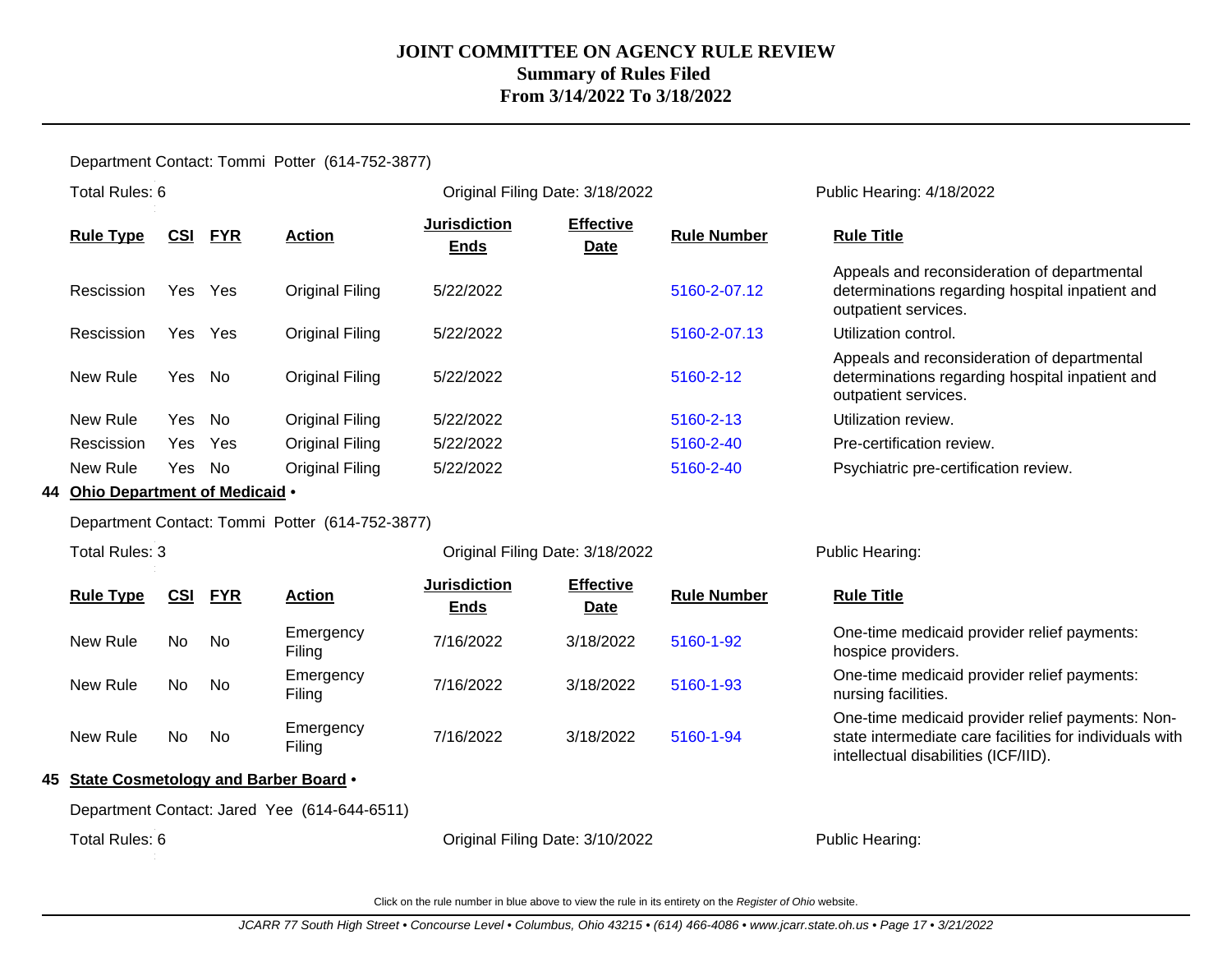|                                              | <b>Rule Type</b>                        | <b>CSI FYR</b> |                                 | <b>Action</b>                                | <b>Jurisdiction</b><br><b>Ends</b> | <b>Effective</b><br><b>Date</b>                                                                                                                                                                                                  | <b>Rule Number</b> | <b>Rule Title</b>                                                                                       |  |  |
|----------------------------------------------|-----------------------------------------|----------------|---------------------------------|----------------------------------------------|------------------------------------|----------------------------------------------------------------------------------------------------------------------------------------------------------------------------------------------------------------------------------|--------------------|---------------------------------------------------------------------------------------------------------|--|--|
|                                              | No Change                               | Yes Yes        |                                 | Withdrawn Final<br>Filing                    |                                    |                                                                                                                                                                                                                                  | 4713-1-01          | Definitions.                                                                                            |  |  |
|                                              | No Change                               | Yes Yes        |                                 | <b>Withdrawn Final</b><br>Filing             |                                    |                                                                                                                                                                                                                                  | 4713-1-09          | Animals forbidden in salons, barber shops, tanning<br>facilities, schools, and the Board.               |  |  |
|                                              | No Change                               | Yes Yes        |                                 | Withdrawn Final<br>Filing                    |                                    |                                                                                                                                                                                                                                  | 4713-1-10          | Inspection and Investigation.                                                                           |  |  |
|                                              | No Change                               | Yes Yes        |                                 | <b>Withdrawn Final</b><br>Filing             |                                    |                                                                                                                                                                                                                                  | 4713-1-13          | State Cosmetology and Barber Board policy<br>concerning access to confidential personal<br>information. |  |  |
|                                              | No Change                               | Yes Yes        |                                 | Withdrawn Final<br>Filing                    |                                    |                                                                                                                                                                                                                                  | 4713-1-14          | Trafficking education.                                                                                  |  |  |
|                                              | No Change                               | Yes Yes        |                                 | Withdrawn Final<br>Filing                    |                                    |                                                                                                                                                                                                                                  | 4713-1-15          | Fines, requests for extension of payment,<br>penalties, and interest.                                   |  |  |
|                                              | 46 State Cosmetology and Barber Board . |                |                                 |                                              |                                    |                                                                                                                                                                                                                                  |                    |                                                                                                         |  |  |
| Department Contact: Jared Yee (614-644-6511) |                                         |                |                                 |                                              |                                    |                                                                                                                                                                                                                                  |                    |                                                                                                         |  |  |
|                                              | Total Rules: 1                          |                |                                 |                                              | Original Filing Date: 3/10/2022    |                                                                                                                                                                                                                                  |                    | Public Hearing:                                                                                         |  |  |
|                                              | <b>Rule Type</b>                        | <u>CSI</u>     | <b>FYR</b>                      | <b>Action</b>                                | <b>Jurisdiction</b><br><b>Ends</b> | <b>Effective</b><br><b>Date</b>                                                                                                                                                                                                  | <b>Rule Number</b> | <b>Rule Title</b>                                                                                       |  |  |
|                                              | No Change Yes Yes                       |                |                                 | <b>Withdrawn Final</b><br>Filing             |                                    |                                                                                                                                                                                                                                  | 4713-3-01          | Opening school package.                                                                                 |  |  |
|                                              | 47 State Cosmetology and Barber Board . |                |                                 |                                              |                                    |                                                                                                                                                                                                                                  |                    |                                                                                                         |  |  |
|                                              |                                         |                |                                 | Department Contact: Jared Yee (614-644-6511) |                                    |                                                                                                                                                                                                                                  |                    |                                                                                                         |  |  |
|                                              | Total Rules: 6                          |                | Original Filing Date: 3/18/2022 |                                              |                                    | Public Hearing:                                                                                                                                                                                                                  |                    |                                                                                                         |  |  |
|                                              | <b>Rule Type</b>                        | <u>CSI</u>     | <b>FYR</b>                      | <b>Action</b>                                | <b>Jurisdiction</b><br><b>Ends</b> | <b>Effective</b><br><b>Date</b>                                                                                                                                                                                                  | <b>Rule Number</b> | <b>Rule Title</b>                                                                                       |  |  |
|                                              | No Change                               | Yes Yes        |                                 | <b>FYR</b>                                   | 6/16/2022                          |                                                                                                                                                                                                                                  | 4713-1-01          | Definitions.                                                                                            |  |  |
|                                              | No Change                               | Yes Yes        |                                 | <b>FYR</b>                                   | 6/16/2022                          |                                                                                                                                                                                                                                  | 4713-1-09          | Animals forbidden in salons, barber shops, tanning<br>facilities, schools and in the board.             |  |  |
|                                              | No Change                               | Yes Yes        |                                 | <b>FYR</b>                                   | 6/16/2022                          | $\mathbf{r}$ , and the set of the set of the set of the set of the set of the set of the set of the set of the set of the set of the set of the set of the set of the set of the set of the set of the set of the set of the set | 4713-1-10          | Inspection and investigation.                                                                           |  |  |

Click on the rule number in blue above to view the rule in its entirety on the Register of Ohio website.

JCARR 77 South High Street • Concourse Level • Columbus, Ohio 43215 • (614) 466-4086 • www.jcarr.state.oh.us • Page 18 • 3/21/2022